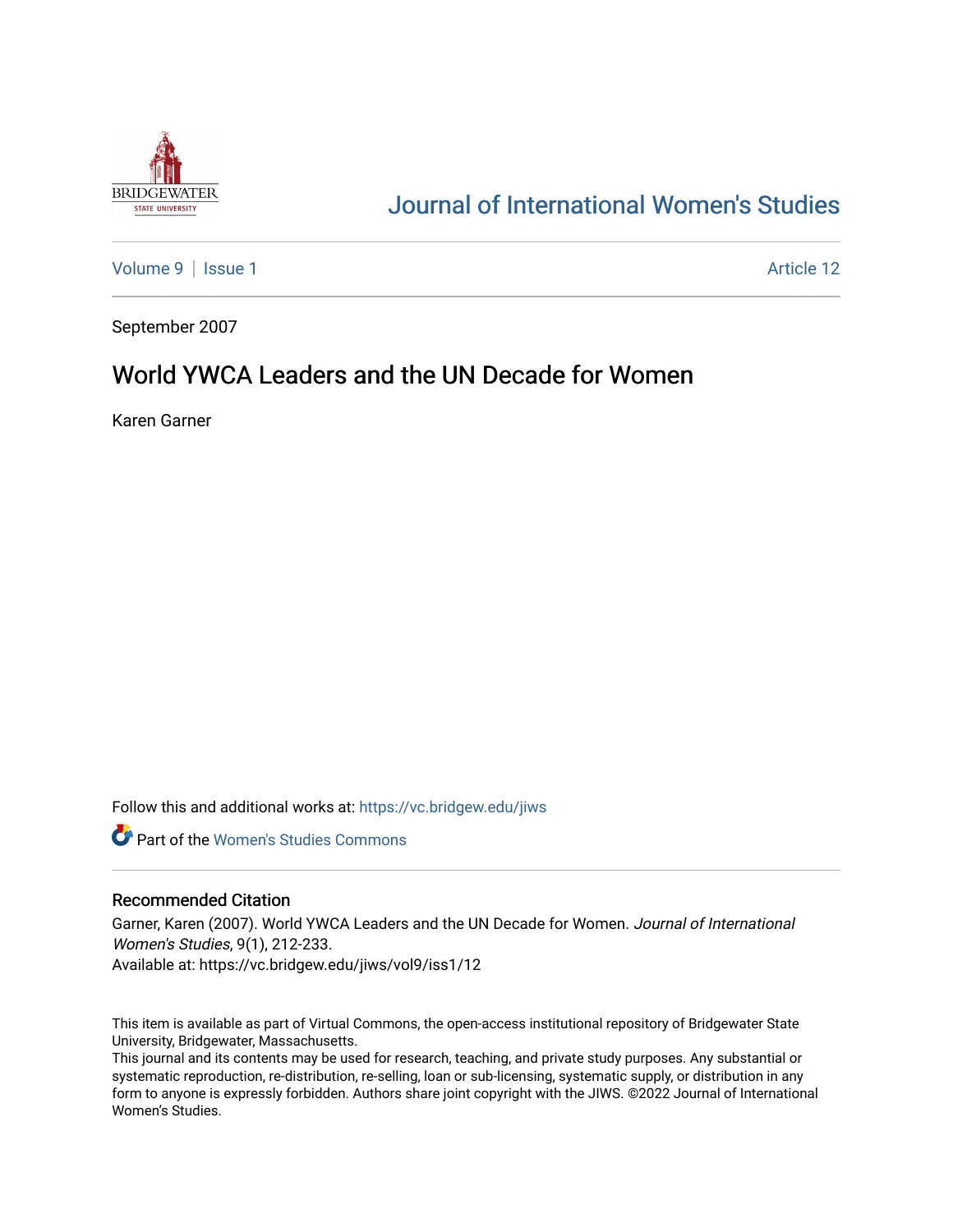# **World YWCA Leaders and the UN Decade for Women**

By Karen Garner $1$ 

#### **Abstract**

 This essay analyzes the contributions of three Young Women's Christian Association leaders who chaired the nongovernmental organization forum planning committees during the UN Decade for Women (1975-1985). It assesses the effectiveness of their leadership and addresses questions of distribution and uses of power within women's international NGOs and in relationship to the global feminist community.

*Keywords:* global feminism, UN Decade for Women, Nongovernmental Organizations, NGO forums, World Young Women's Christian Association

#### **Introduction**

 Long-established liberal women's voluntary organizations founded in the West in the nineteenth and early twentieth centuries were at the forefront of all varieties of twentieth-century social movements, promoting peace, human rights and social justice around the world and expanding the influence of non-governmental organizations (NGOs) in the global governance system. Beginning in 1925 with the founding of the Joint Standing Committee of Women's International Organizations,<sup>1</sup> and continuing through the UN Decade for Women (1975-1985), these women's "international" NGOs that established national chapters throughout the world but were most commonly led by Western women until the decades of the 1960s and 1970s, collectively defined global feminist issues across the twentieth century. They successfully transformed the global governance agenda in regard to women at the League of Nations before World War II and at the United Nations afterward, determining organizational values, agenda of 'legitimate' concerns, scope of program activities, implementation of international agreements, and other collective actions. This essay focuses on the pivotal role played by women's international NGOs during the UN Decade for Women. It highlights a few women who worked from within the World Young Women's Christian Association (YWCA) and with other women's organizations to chair the planning committees for the three NGO forums held in conjunction with the UN Decade for Women Government Conferences. Mildred Persinger chaired the NGO Tribune that ran parallel to the 1975 International Women's Year Conference in Mexico City. After the Conference, Persinger also became President of the International Women's Tribune Centre from 1976-1982 that facilitated global feminist networking and housed the UN Decade for Women forum planning records. Elizabeth Palmer chaired NGO Forum 1980 at the Copenhagen Mid-Decade Conference and Dame Nita Barrow chaired NGO Forum 1985 at the Nairobi End-of-Decade Conference.<sup>2</sup> This essay analyzes the contributions of these three YWCA leaders in order to assess the effectiveness of their feminist leadership and to address critical questions about "power" within the women's international NGO community.

 $\overline{a}$ 

<sup>&</sup>lt;sup>1</sup> Sunv Empire State College Northeast Center 21 British-American Blvd. Latham, NY 12110 Karen.Garner@esc.edu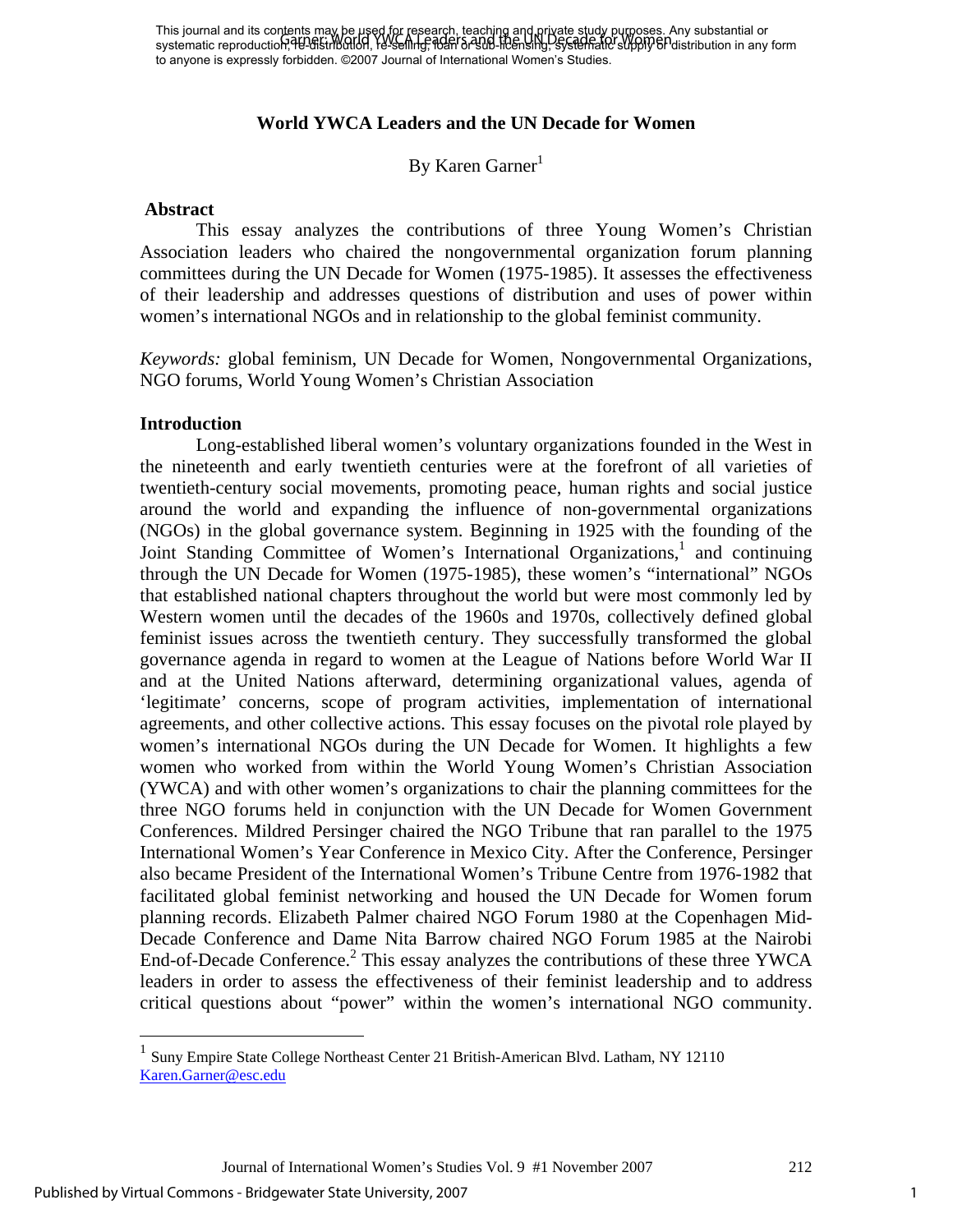Power is a fundamental preoccupation of feminist theory and women's movements, whether it is conceptualized as a 'neutral' resource that men have more of and women are concerned with gaining an equal measure of, or whether it is conceptualized negatively as a tool of domination used by a stronger group to wield coercive influence over a weaker group, or whether it is conceptualized positively, as 'empowerment' to achieve radical transformation from patriarchal to more humanistic value systems (Allen 1999). This paper focuses on several episodes during the UN Decade for Women that illuminate critical issues related to the distribution and uses of 'power' inside the NGO forum planning process. As these episodes illustrate, it is evident that the NGO forum chairs conceptualized power as a neutral resource or an empowering tool for women, and women outside the NGO planning committee structure believed that the planning committee used power coercively and had to be challenged. These episodes reveal the fault lines that divided the global feminist community during the UN Decade for Women, and they expose the long roots of power struggles that divide women from the Western First World, generally defined as Caucasian women from wealthy and industrialized Western Europe, the United States, Canada, Australia and New Zealand, from women in the non-Western Two Thirds World, non-Caucasian women from less-wealthy or poor, semi-industrialized or developing countries. However, these episodes also point the way forward to more effective strategies to achieve global feminist goals to empower more women and men from different locations around the globe in the future.

#### **How NGOs Operated Within the UN System and Launched the UN Decade for Women**

 To begin, it is necessary to understand the role of NGOs within the UN global governance system, and to note the critical role women's international NGOs played in motivating the UN to name an "International Women's Year" and then a "Decade for Women" focusing programs and policy debates on gender issues. Beginning in the 1970s, the UN Secretariat and governments have recognized the important and far-reaching contributions that NGOs have made to the work of the UN (Arts, Noortman and Reinalda 2001; Pietilä and Vickers 1996; Willets 1996). This recognition of the value of NGOs within the global governance system has come as a result, in part, of NGO participation in UN World Conferences that focused on critical global problems, such as the environment, development, population, disarmament, and women's rights (Ritchie 1996: 182-183). NGOs have formulated Conference plans and helped to set the Conference agenda with government delegates and the UN Secretariat, mobilized public and governmental support for the Conference issues, influenced Conference proceedings to determine international actions, and implemented Conference recommendations. And all of this has come about because of concerted activism on the part of international NGOs seeking to share their expertise and influence government policy to incorporate their recommendations.

 Again, until the 1970s, UN member states as well as the UN Secretariat, rarely recognized that "gender mattered" in their concern with the world's political conflicts. Before the 1970s, more often, but still rarely, the UN states and Secretariat recognized that women's interests and needs were distinct from men's in terms of global social policy debates. Yet even as late as 1973, as the following episode that involved Mildred Persinger and other NGO representatives in the World Population Conference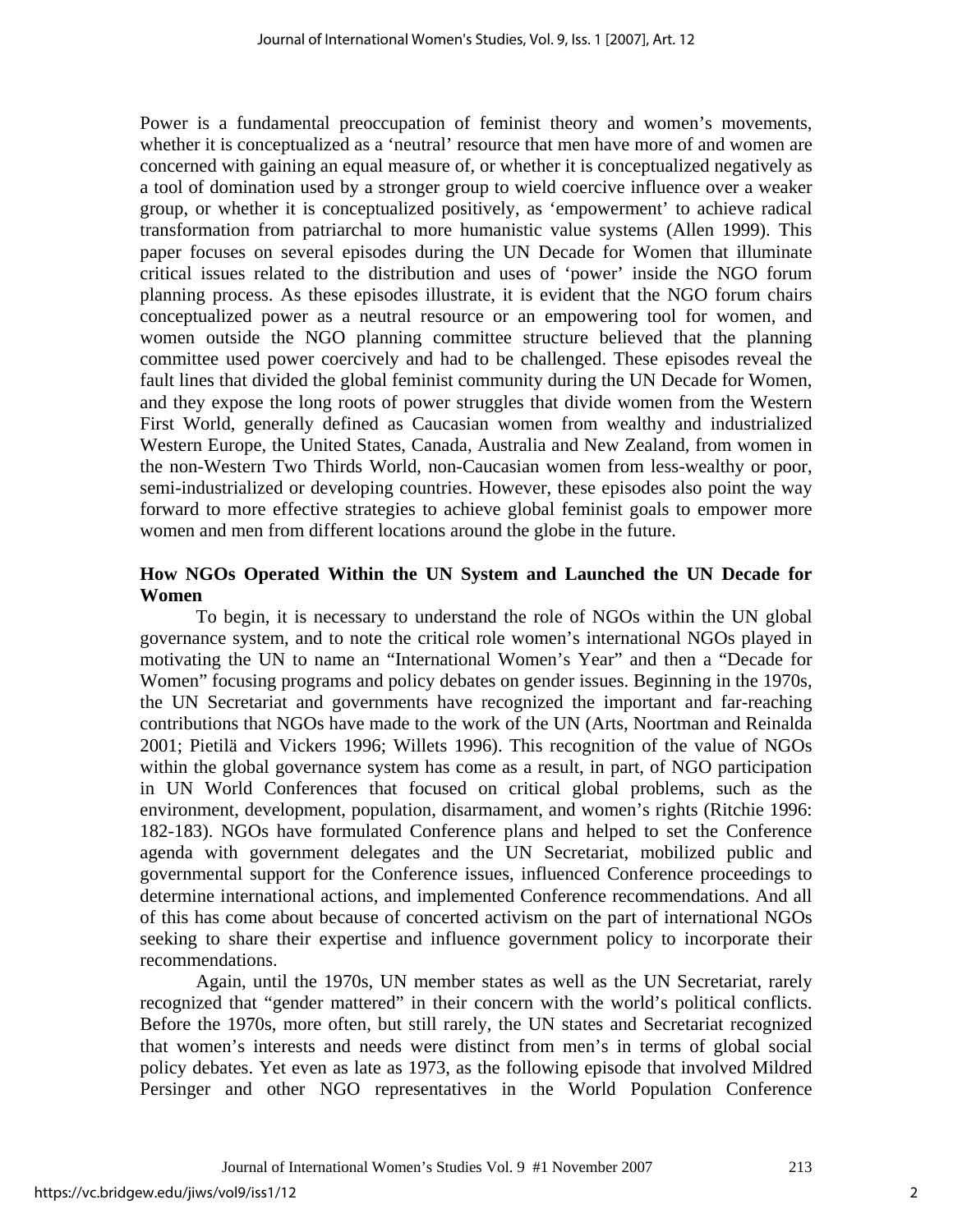preparations demonstrates, as the UN and member states were debating and defining programs and strategies to respond to global problems of population growth and development, they were not recognizing that 'women' mattered. John R. Mathiason, former Deputy Director of the Division for the Advancement of Women in the UN Secretariat from 1987 to 1996, recalled "While it may be considered bizarre today, population issues in the 1970s were not considered from a gender perspective." As he explained, "this was because demographers were the intellectuals behind the issue and population was considered a technical subject." But Mathiason also noted that men headed the UN Population Division, men directed the UN Fund for Population Activities, and conservative forces led by the patriarchal Roman Catholic Church tried to limit discussion of family planning and abortion at the Conference (Mathiason 2006: 36). All these factors limited women's participation and consideration of feminist perspectives in global population policy making.

 Women's international NGOs, however, challenged the UN to include women participants and to consider women's concerns in population policy debates. As Mildred Persinger explained what she and her NGO colleagues contributed to the World Population Conference preparatory discussions, they sought recognition that women's 'real world' situations must be considered in family planning initiatives. The following statement, drafted by an NGO committee on which Persinger served and submitted to the Conference Preparatory Commission, reveals the struggles women's NGOs waged with men for some recognition of the inequalities women faced:

Another human rights area . . . essential to any consideration of birth rates is the situation of women, far from the equality proclaimed in the UN Charter and numerous statements of the principle [of equality] adopted by world bodies. Third World women tend to be the "most unequal."

The right of women and girls of all races "to decide the number and spacing of their children" which presupposes access to family planning resources is the key which could unlock the population puzzle. But in order to exercise their right they must be able to throw off their colonial status within the society, the economy and the family. They must be able to decide on roles other than as tillers of the soil, purveyors of food and subjects of maximum human fertility. Equal rights to education, employment and a share in community decision-making, even if they are not exercised, can contribute to changing women's self-image, the first step toward full personhood.

So basic to the rate of population growth is the status of women that it should be considered in a separate section of the Draft Plan entitled "Population and the Status of Women", paralleling the sections of "Population and Human Rights" and "Population and the Family." Documentation should be drawn from the work of the UN Commission on the Status of Women, including the special rapporteur's study of the relationship of the status of women and family planning seminars on this subject. ILO Convention 100 on Equal Remuneration for Work of Equal Quality and the UNESCO Convention on Discrimination in Education,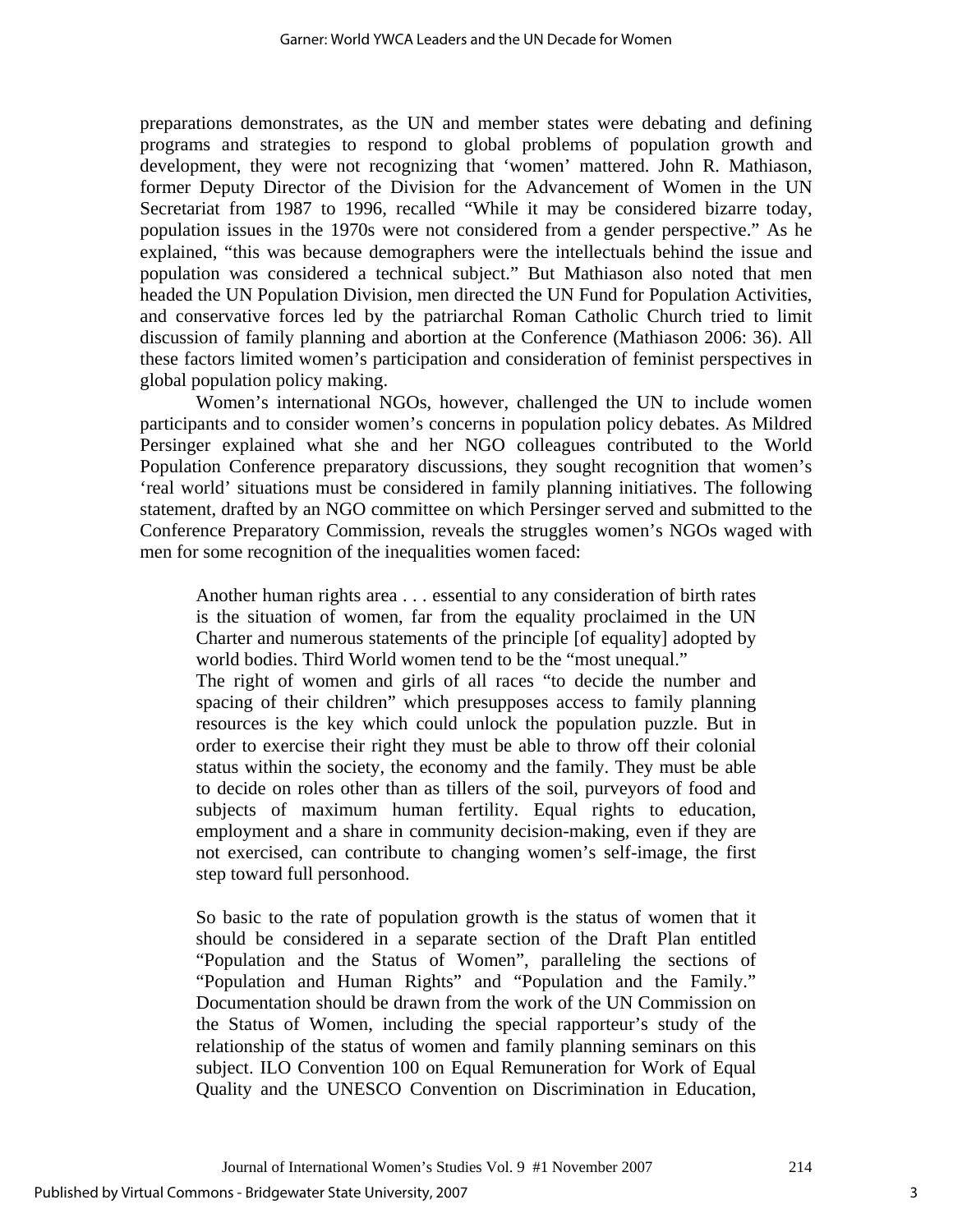omitted from the list of instruments in the present draft, are particularly relevant.3

Persinger recalled the important role that women's international NGOs played to counter patriarchal structures and attitudes that inhibited consideration of women's needs at the World Population Conference held in Bucharest, Romania in 1974. As her remarks illustrate, Persinger learned the necessity of working through organized coalitions of women who held formal positions in the UN and women who worked through NGOs and who all possessed inside knowledge of the UN System, in order to advance women's interests.

My Eureka! moment occurred in 1973 as I was representing the World YWCA at the UN Population [Conference Planning] Commission. The delegates, mostly men except for a couple of female demographers, were debating the draft of the World Population Plan of Action to be adopted (they assumed) the following year at the Bucharest World Population Conference. They did not seem to know that women had anything to do with fertility rates. I remember the draft's twenty-two pages had initially contained *one sentence* specifically related to women. It invited governments to *"give particular consideration to fertility at the extremes of female reproductive ages."* That turned me on. Later, after much lobbying by women's organizations and [UN] Assistant Secretary Helvi Sipilä, we managed to achieve *another sentence with several sub clauses in the final document.* That huge effort with so little result made me realize that the men just did not get it.

Women delegates HAD to attend the conference. We worked through the NGOs to urge governments to send women. We worked with the organizers of the parallel NGO Population Tribune to assure women's participation, including a woman editor of the Tribune newspaper, a daily distributed also to the government conference. Speaking of leadership, I was able to be a lieutenant to Margaret Mead, as we were both on the World Federation of UN Associations' delegation. We helped women delegates, most of whom had never been in such a gathering, with their interventions; we wrote a statement offered to NGOs for endorsement and tried to help the government men to see our point.<sup>4</sup> [Emphasis added]

Although the results of women's efforts to impact the final World Population Plan of Action were meager, women's international NGOs produced a "Statement for the Commission on the Status of Women, Study of the Interrelationship of the Status of Women and Family Planning" that resulted from the Population Conference, and that was used by the UN Commission on the Status of Women (CSW) as it developed proposals for the International Women's Year programming.<sup>5</sup> When the CSW proposed to the UN General Assembly that 1975 be designated International Women's Year, the CSW was inspired by women's international organizations, and the Commission turned to women's international NGOs to marshal international support for the Year's activities. (Connors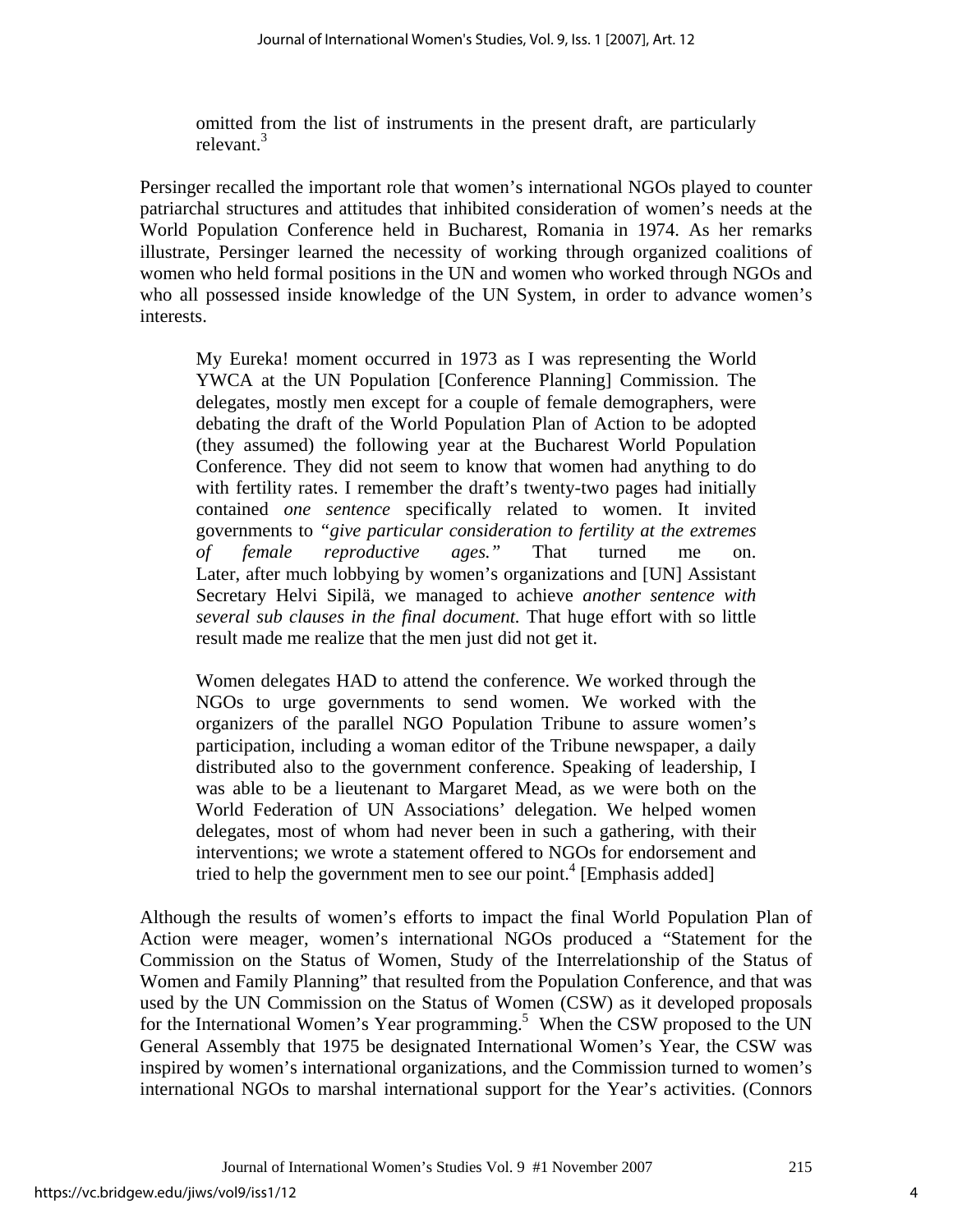1996: 158-160). According to Arvonne Fraser (1987: 1) who attended all three Women's Decade Conferences and served as advisor (and later as ambassador) to the United States delegation to the CSW, "the [very] idea for an international women's year and a decade for women did not come from the United Nations. Rather it was proposed by a group of traditional women's organizations who had consultative status with the UN Commission on the Status of Women."6 These conferences focused global attention on three broad areas of concern affecting the roles and status of women worldwide: gender equality, sustainable development, and peace. Collectively, the conferences established women's rights and the empowerment and advancement of women as legitimate political concerns, worthy of international action and resources within the UN system.

 In 1972, on the occasion of its twenty-fifth anniversary session, the Commission on the Status of Women decided that since 1975 was the midpoint of the Second UN Development Decade, and governments and UN Agencies were beginning to recognize that women were vital participants in global economic development, the time was right to propose a year of research and programming focusing on the status and needs of women. Prompted by women's international NGOs, the Commission adopted a resolution, approved by the UN General Assembly, which proclaimed 1975 "International Women's Year" (IWY). Margaret K. Bruce, Deputy Director of the UN Branch for the Promotion of Equality of Men and Women, Centre for Social Development and Humanitarian Affairs from Great Britain, and Helvi L. Sipilä, from Finland, the first woman to be appointed to the rank of Assistant Secretary General for Social Development and Humanitarian Affairs at the United Nations in September 1972, were responsible for implementing the IWY program.<sup>7</sup> However, a separate proposal to hold an intergovernmental IWY Conference was not formally approved by the General Assembly until May 1974.<sup>8</sup> Sipilä was later named Secretary General for the 1975 International Women's Year Conference at Mexico City.<sup>9</sup> Bruce, who joined the UN Secretariat as it was founded in 1945 and worked on the Universal Declaration of Human Rights with Eleanor Roosevelt in 1947, and Sipilä, a lawyer and head of the Girl Scouts in Finland who had represented her country at the UN General Assembly since 1966 and served as the Finnish delegate to the CSW, both had long-term associations with the women's international NGOs (Mathiason 2006: 23 & 33).<sup>10</sup>

#### **The Parallel NGO Forums**

 In addition to impacting the elite government-led UN Women's Conferences during the Decade for Women, NGOs also participated in the Decade in another significant and consequential activity. The 'traditional' Western-led women's international NGOs, as well as new NGO entrants into international politics, many representatives of the Two Thirds World, gathered in forums held parallel to the Conferences that were less scripted, more energetic and more representative of the NGOs' activist agendas. These forums enabled thousands of women activists and scholars from all regions of the world who were not official government-appointed delegates to witness and monitor firsthand government deliberations on international gender policy issues and to form multinational feminist networks. The significance of the forums for women during the UN Decade can be inferred by the rising number of participants at each successive forum. At Mexico City, 114 NGOs registered as organizations and 6000 activists attended. These numbers rose to 134 NGOs registered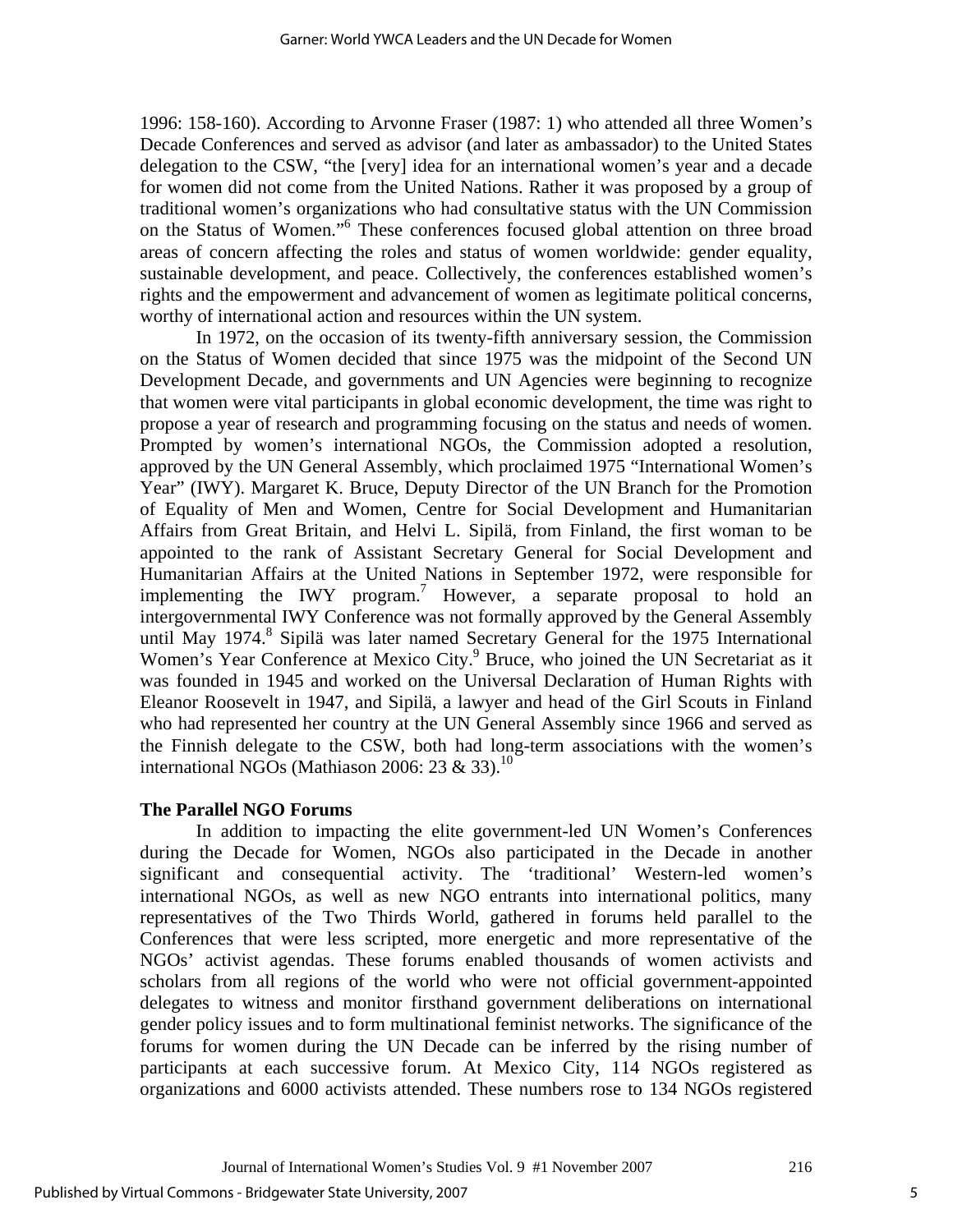and 7200 activists at Copenhagen, and 163 NGOs and 13500 participants at Nairobi (Zinsser 2002: Footnote 5; Connors 1996: 158-160). The NGO forum organizers hoped that activists who attended the events would return to their communities better informed and motivated, that is, 'empowered', to promote the Decade's goals of gender equality, sustainable development and peace.<sup>11</sup> To a large extent, the forums achieved these aims. Historian Judith Zinsser (2002: Footnote 8) has noted that even those critics who derided the modest accomplishments of the UN Decade for Women Government-led Conferences in regard to improving women's global rights and status, recognized that NGOs, through their forums, made significant contributions to furthering Decade's women's empowerment goals:

According to these [critical] journalists, political scientists, development specialists, women studies scholars, and feminist activists from Europe, North America, and Australasia, the NGO Tribune in Mexico and Forums in Copenhagen and Nairobi, in their plenaries, planned spontaneous sessions and workshops, created 'oppositional processes' 'where the real concerns of women did not get lost in the elite structures of UN Conference.' These parallel meetings, they argue, were strident, controversial, unconstrained, enthusiastic, 'cutting edge', and led governments and UN officials to debate feminist proposals, to amend paragraphs [in the official Conference Platforms for Action], and to add resolutions focused on women's-and-not-men's issues.

Unlike the World Conferences attended by official government delegates and UNselected NGO observers, the forums were designed to be open meetings where, in theory, anyone could participate as a representative of an organization or as an individual with no organizational affiliation. During the Decade for Women, the three NGO forum planning committees, influenced strongly by their chairs Persinger, Palmer and Barrow, were determined that the forums would not take any formal political positions or adopt formal resolutions, as a collective group. Collectively, the forums had no official agendas other than to provide opportunities for the exchange of ideas among those who shared common concerns in planned and impromptu workshops, organized panel sessions, art exhibits, dramatic performances, film screenings, newsletters, and more. However, and inevitably, forum participants as individuals were not so disinterested. Arvonne Fraser (1987: 12-13) described forum participants as "highly sophisticated lobby[ists], aimed, in the short term, at influencing the conference and the world's media, and, longer term, at influencing national governments, the media and the public. . . . Representatives of the media tend to look for conflict and excitement and thus global meetings become prime events for adversaries who also want to draw the world's attention to their point of view."

#### **Access to Leadership Positions within the International NGO Community**

With the significance of the NGO forums established, one of the first questions to consider in reference to the distribution and use of 'power' during the NGO forums is how these particular women from the YWCA, Persinger, Palmer and Barrow, were selected to lead, and in some limited respects to define, NGO global feminist activism at the forums. In regard to access to leadership positions within the international NGO

Journal of International Women's Studies Vol. 9 #1 November 2007 217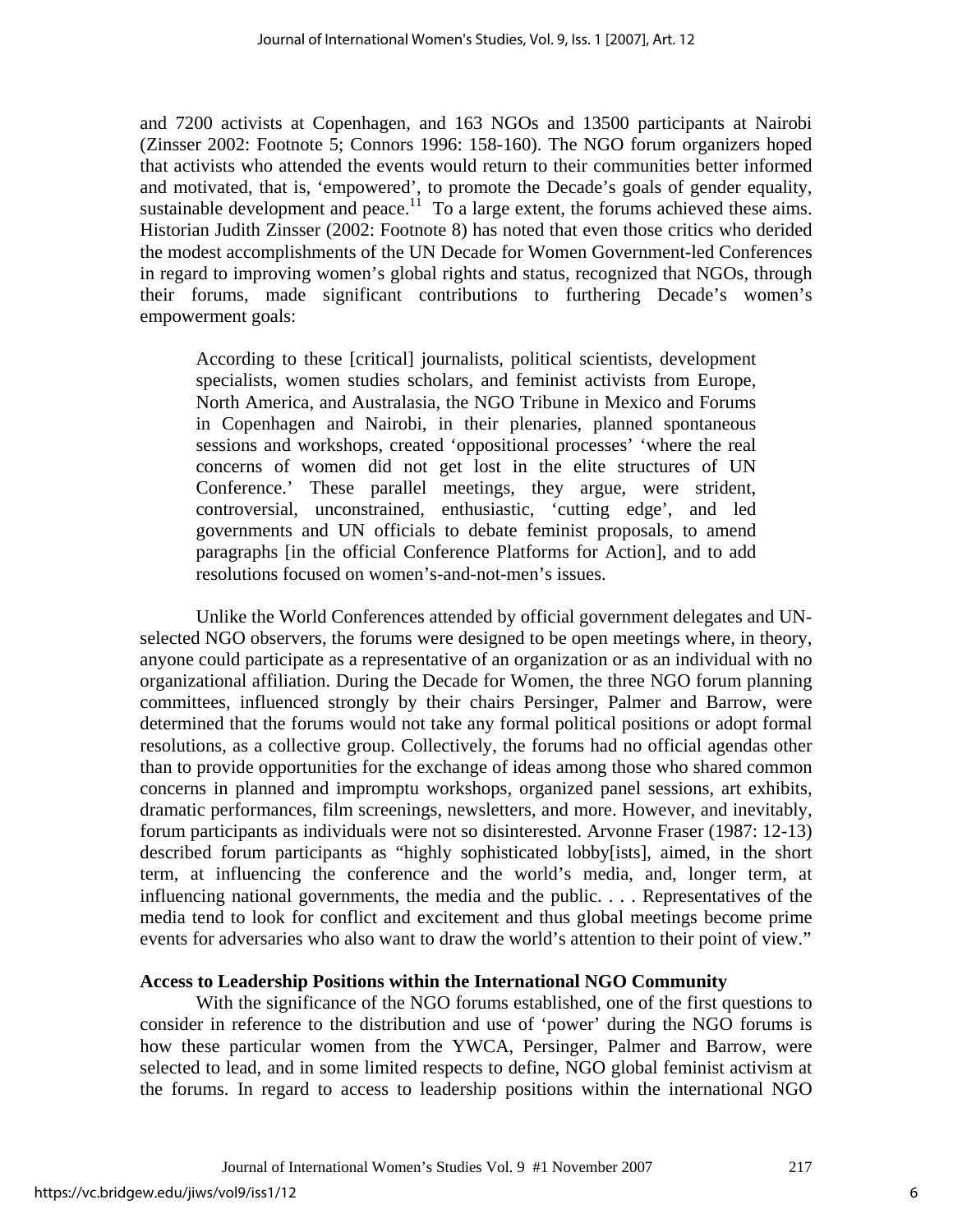community, the importance of connections and long-term relationships to power within the UN system cannot be over-emphasized. The World YWCA as an organization, and Persinger, Palmer and Barrow as individual leaders, were well-known and wellcredentialed entities within the international feminist and UN global governance communities, and this explains, in part why they were chosen to chair the NGO UN Decade for Women forum planning committees.

 The World YWCA, founded in London in 1894 by women from seven western nations to develop social services for women, girls and families and to promote women's rights in the workplace, had been a founding member of the Joint Standing Committee of Women's International Organizations, a coalition of Western-led women's voluntary associations established in 1925 to lobby for women's issues at the League of Nations. Because of its valued contributions to the social work of the League and its service to displaced persons in Austria through the UN Relief and Rehabilitation Administration during World War II, the World YWCA was awarded "consultative status" to the United Nations Economic and Social Council (ECOSOC) and to Commission on the Status of Women (CSW) when they were formed in 1946. Within the next ten years, the YWCA also gained consultative status with United Nations Educational, Scientific and Cultural Organization (UNESCO), the Food and Agriculture Organization (FAO), the UN Children's Fund (UNICEF), the UN High Commission for Refugees (UNHCR), the UN Relief Works Agency for Palestinian Refugees (UNRWA), the World Health Organization (WHO) and the International Labor Organization (ILO).<sup>12</sup> As an NGO with "consultative status" the World YWCA gained the privileges of sending observers to official ECOSOC and UN Agency meetings and submitting written statements addressing UN policies and programs related to their areas of expertise. In these ways, the YWCA (as well as other NGOs with consultative status) enjoyed many opportunities to develop ongoing informal but influential relationships with the UN Secretariat and Government delegates who attended these meetings. According to international relations scholar Peter Willets (1993:43), NGOs with consultative status also "[firstly] have access to all UN documents once these have been officially circulated [NGOs can gain high levels of information about the political process.]. . . . Secondly, NGOs have security passes giving them access to all the buildings, including the lounges, bars and restaurants used by the diplomats. They . . . have access to the delegates. . . . Thirdly, being awarded consultative status gives an NGO a legitimate place within the political system. This means the NGO activist is seen as having a right to be involved in the process."

 In order to gain even more leverage and influence in global governance deliberations at the UN, the World YWCA joined an NGO umbrella coalition, the Conference of Non-governmental Organizations (CONGO) in Consultative Status with the Economic and Social Council of the United Nations (ECOSOC) that formed in 1947.<sup>13</sup> At the beginning of the UN Decade for Women, approximately 130 international NGOs had established a formal consultative relationship with ECOSOC and were members of CONGO. At the end of the Decade, CONGO had nearly 200 NGO members. CONGO was a broad-based organization, but it did not encompass the entire NGO world. Yet, because of its long-running associations with NGO members of CONGO that had UN-designated "consultative status," which required the NGOs to undergo a vetting process, when the UN Secretariat sought NGO participation at World Conferences and their attendant forums, it turned to CONGO. Within CONGO, NGOs volunteered their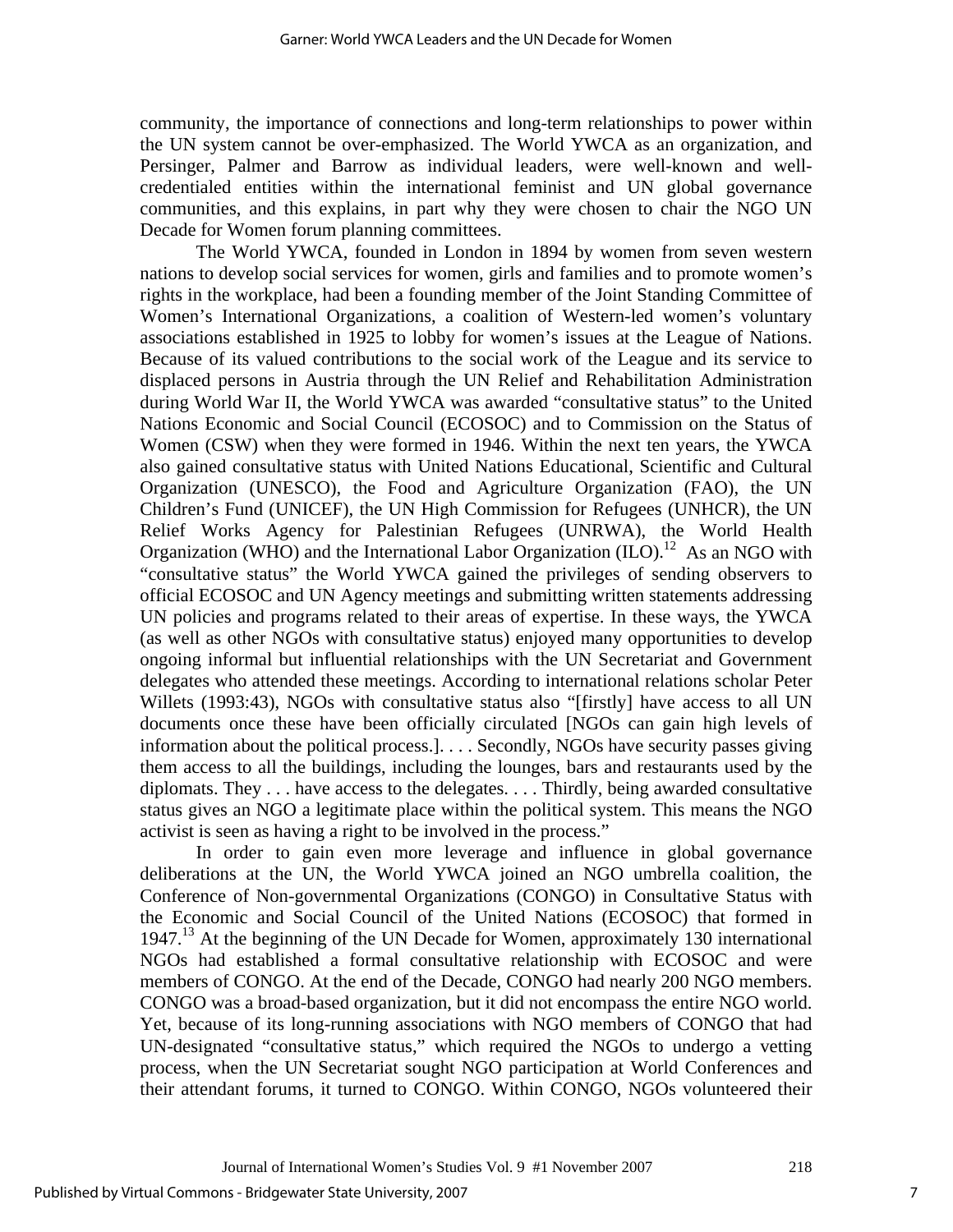participation, based on organizational expertise and priorities to serve on the NGO forum planning committees, and a self-selected portion of those NGOs were represented on each of the three NGO forum planning committees that accompanied the UN Decade for Women Conferences. The Mexico City Tribune Planning Committee consisted of eleven NGO members. Thirty-four NGOs were represented on the Copenhagen Forum Planning Committee. Sixty-four NGOs were represented on the Nairobi Planning Committee, but a Steering Committee comprised of representatives of fifteen NGOs formed the coordinating and decision making body for that Planning Committee. As an organization focused on a feminist mission, the World YWCA volunteered to serve on all three UN Decade for Women forum planning committees. The YWCA understood the formal and informal structures that proscribed NGO participation within the UN system, and they operated effectively within the system based on that knowledge. In this case, insider knowledge served as a powerful resource, enabling more opportunities for wielding significant influence. Mildred Persinger, Elizabeth Palmer and Nita Barrow also understood fully the global governance system, as their brief biographies will attest.

Mildred Persinger was a "housewife" and an unpaid volunteer who was active in local, national and international organizations throughout her adult life after she moved to Dobbs Ferry, New York as a young bride in 1944. In addition to serving in her hometown League of Women Voters and on the Tarrytown, New York Junior League, Persinger also worked with the National Board of the YWCA of the USA based in New York City. In the early 1960s, she was a member of the U.S. President's Commission on the Status of Women, the New York Governor's Consumer Advisory Committee, New York State Committee Against Discrimination in Housing, and the Race Relations Committee of the American Civil Liberties Union. She developed a broad and deep expertise in reference to the organization and work of the UN system as a member of the National Committee of the American Association for the United Nations. From 1969-1972, she chaired the Conference of UN Observers for a Council of 150 NGOs associated with the American Association for the United Nations. In 1970, she was appointed to the U.S. Presidential Commission on the  $25<sup>th</sup>$  Anniversary of the United Nations. From that time, beginning in 1970 and through the 1980s, Persinger also served as the appointed World YWCA observer at the United Nations and represented the YWCA on various U.S. and UN NGO committees in New York (Stern 1995; Persinger 1971). When CONGO selected Mildred Persinger to chair the NGO Tribune Planning Committee for International Women's Year in 1975, Rosalind Harris of International Social Service was president of CONGO.<sup>14</sup> Harris and Persinger had worked together at the UN World Population Conference in Bucharest, Romania in August 1974, when Harris had organized the NGO Tribune, (Fraser 1987: 55-57).<sup>15</sup>

 Elizabeth Palmer had been a member of the World YWCA staff since 1945 and was General Secretary of the World YWCA from 1955 to 1978. In conjunction with a volunteer Board of Directors, she was responsible for setting global policy for the World YWCA and its far-reaching organization of over 80 national chapters by the 1970s. As General Secretary, Palmer oversaw a paid staff the international headquarters in Geneva, Switzerland that designed and implemented programs to carry out global policy and facilitated communications between international, national, and local levels of the organization. A graduate of New York's Columbia University with a degree in Education, she traveled widely as World YWCA General Secretary, attending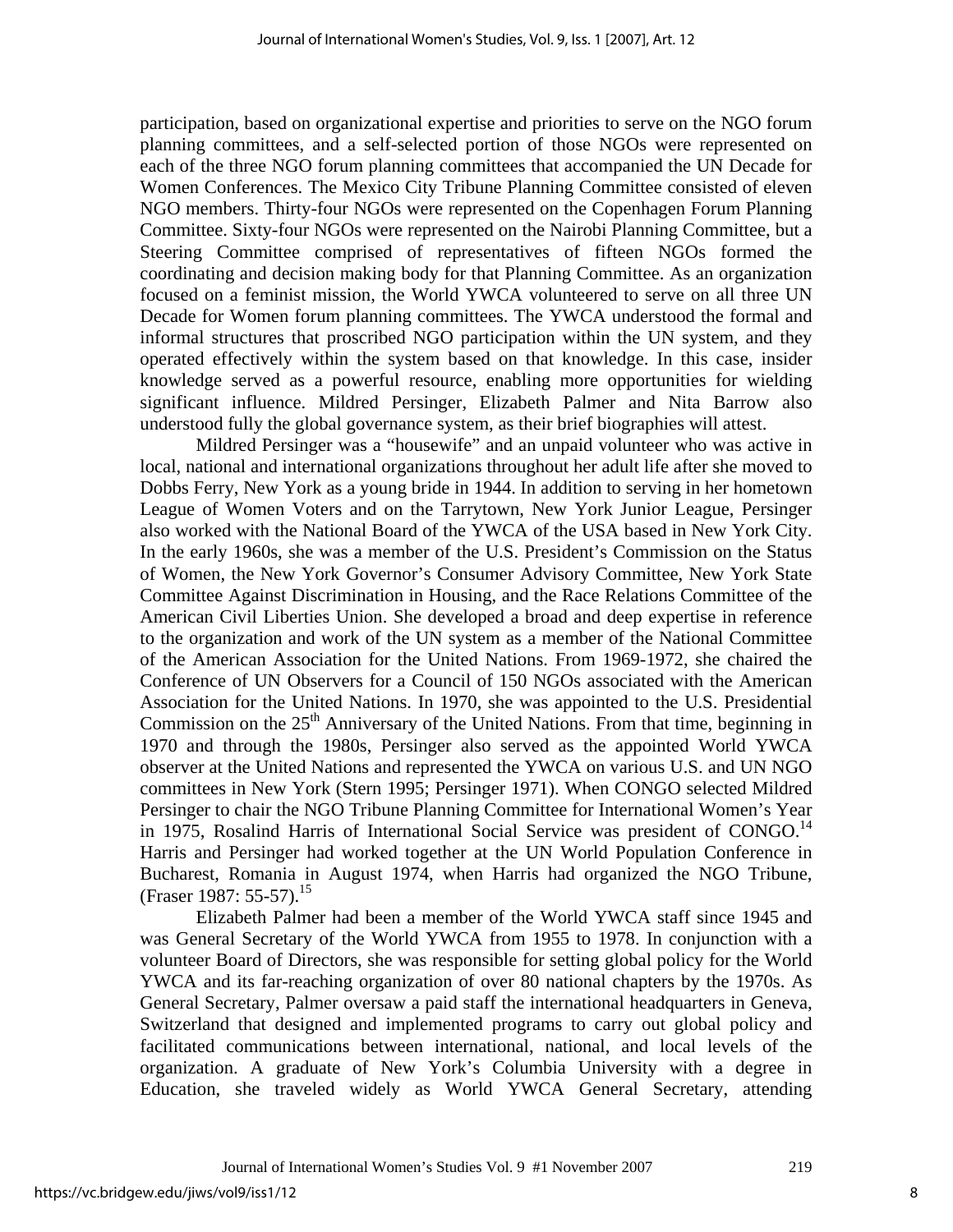international conferences and national chapter meetings in many countries and visiting a variety of development projects carried out by the World Association and its Third World affiliates. During her tenure as World YWCA General Secretary, Palmer also served on numerous CONGO committees in Geneva and collaborated with various Christian, women's, youth, and peace NGOs whose international headquarters were also based in Geneva (Seymour-Jones 1994).

Nita Barrow, elected president of the World YWCA Board of Directors from 1975 to 1983, was a member of a prominent family of public servants in Barbados, the daughter of Reverend Reginald Barrow and sister of Prime Minister Errol Barrow. She was trained as a nurse in Barbados and at the School of Nursing at Toronto University, the Royal College of Nursing at Edinburgh University, and Columbia University in New York. Barrow was the principal Nursing Officer advising the Minister of Health in Jamaica, West Indies, and served eight years as a consultant to the World Health Organization. She directed the international Christian Medical Commission from 1975 to 1981. She also served as president of the World Council of Churches and the International Council for Adult Education during the 1970s and 1980s. In 1980, British Queen Elizabeth named Nita Barrow a Dame of St. Andrew in recognition of her public health service to the Caribbean and to the Commonwealth. Soon after the Nairobi Conference, Dame Barrow was appointed Barbados Ambassador to the UN; in 1990, she became Governor-General of Barbados (Fraser 1987: 206).

## **White Privilege, 'North-South Issues' and Accusations of the Coercive Use of Power at the 1975 NGO Tribune**

 While long-standing international connections allowed all three YWCA leaders who chaired the forum organizing committees to draw on vast networks of women from the First as well as the Two-Thirds World in order to design forum programs that were relevant and substantive, what cannot be ignored is that white privilege also factored into the selection of Persinger and Palmer to chair the forum planning committees. Persinger and Palmer were white, middle-class Americans, associated with a long-established women's international organization that was founded during the late colonial era by women from Western imperialist nations. Their position as leaders within the World YWCA and within the women's international NGO community owed much to the benefits their historical race and class privileges provided. They faced little institutional or informal discrimination; they were raised with access to education and healthcare and enjoyed the freedom to make choices about the conditions of their lives, etc. Race and class, the so-named "North-South" issues, became a focus of contentious global feminist debates at the NGO forums throughout the Decade. Many examples of these debates were reported in the pages of the forum daily newspapers, the Tribune daily *Xilonen* [named for the Aztec Goddess of Corn], the *Forum 80* newspaper, and *Forum 85* newspaper.16 These were ultimately debates about the coercive use of power, that is, the power to define "women's issues," that, according to non-Western women, white Western women monopolized in the international political arena.

 Native American women published one such critique of the coercive use of power by white Western women in the aftermath of the 1975 IWY Conference. These Native American women argued that they were denied access to the official Conference site<sup>17</sup> because their perspective wasn't represented by the U.S. delegation, <sup>18</sup> but they also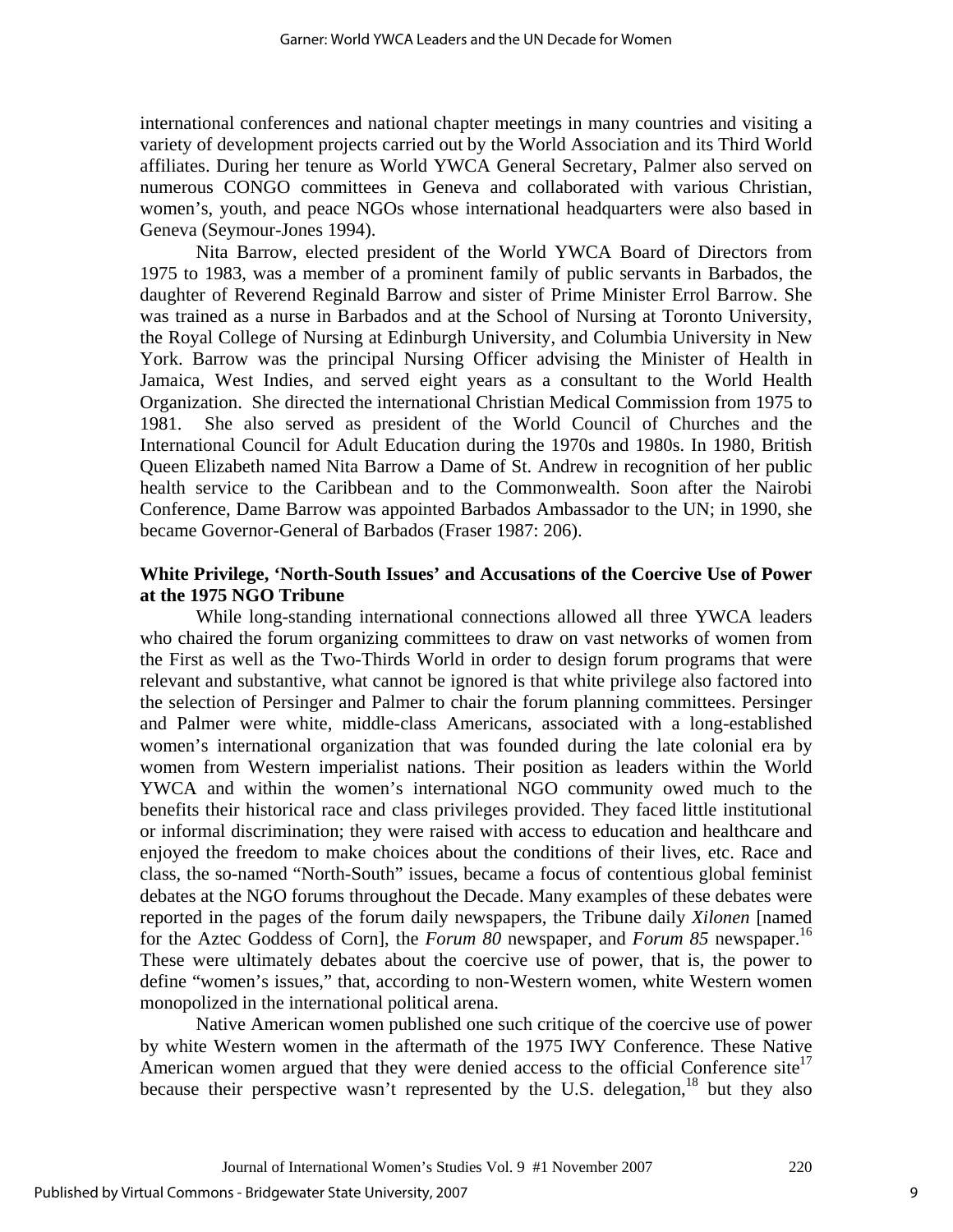argued that they were denied a voice at the NGO Tribune, because of the way that Mildred Persinger organized the Tribune. On the first five days of the Tribune, two concurrent panel sessions led by pre-selected speakers were held each morning and each afternoon. A total of twenty-four planned sessions focused on the general themes of the Governmental Conference and included specialized presentations on socialization of women, law and the status of women, agriculture and rural development, health and nutrition, education, women at work, population, urbanization, women in public life, the family, and peace and disarmament. Two days were reserved at the close of the Tribune for eleven sessions proposed by participants, and 192 ad hoc meetings organized by NGOs on-site were organized in small meeting rooms throughout the Tribune meeting days.19 However, the Native American newsletter *AKWESASNE Notes* critiqued these arrangements when assessing the Tribune in September 1975:

The Tribune consisted of two seminars held at the same time in the two largest rooms of the Centro Medico convention facilities, one half in the morning, and the other half in the afternoon of each meeting day. *According to its organizers, this plan would best fulfill the purposes of the Tribune—to let women tell each other about their problems.* There were no session at which all participants could attend at once, no conclusions, no resolutions or recommendations, and no statements could be made in the name of the whole Tribune—and no communication with the national [government] delegations across town was encouraged.

Native American women who attended the Tribune were denied any voice at the official UN conference. Unrepresented by the official U.S. delegation, they could only use the Tribune as a means of informing many women from other parts of the world of the general Native American situation. . . .

But the Tribune was organized so that participation was very limited excepting for those officially on the program. After each of the four sessions everyday, anyone could ask questions about the subject, but since listeners were frustrated by the lack of opportunity to make speeches on their own issues, many women took these opportunities to speak out, whether their remarks fitted with the topic or not.

The three major topics of the whole year—Equality, Development, and Peace—were general enough, but the viewpoint from which they were approached was extremely narrow. *No discussion of such important subjects such as racism, imperialism, and colonialism were scheduled anywhere. . . .* 

[At the Seminar on Agriculture and Rural Development] we realized that others besides ourselves wanted to talk about different topics, not to have show and tell about their situations. Women wanted to talk about the political facts that make those situations the way they are. But the

Journal of International Women's Studies Vol. 9 #1 November 2007 221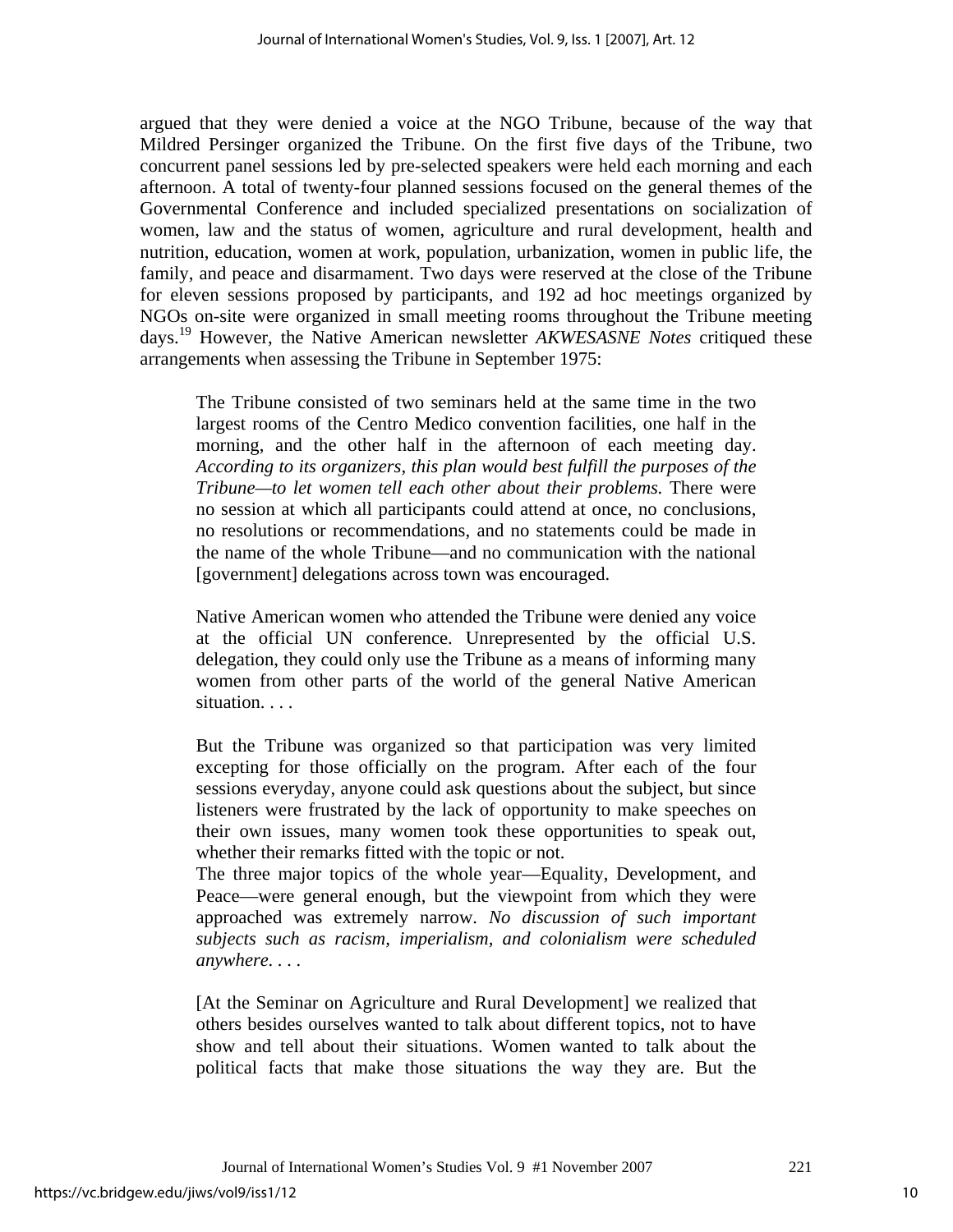chairwoman—who like other US experts wanted to keep the topic as narrow and specific as possible—became impatient and soon time ran out.

The article continued with a critique of the ways that 'global feminist' issues were defined by well-known and media savvy Western feminist organizations, like the National Organization for Women (NOW). According to the Native American women, these organizations that represented primarily white Western women narrowly defined women's issues to include only issues of gender power inequalities and to exclude discussions of global misappropriations of power based on colonial legacies. These entrenched racist hierarchies, the legacies of Western colonialism, were categorized as 'political' questions that went beyond the scope of feminist concerns by Western organizations like NOW, and Native American women voiced their strong objections to the Western feminists' limited ways of thinking and control over the NGO forum discussions.

Many of the U.S. women such as the National Organization of Women members were concerned only with so-called "women's problems": abortion, rape, women's right to vote, job equality and so on. Their position was that talk of politics gets in the way of women's communication. *The reply from many of the Third World women was that "they were compelled to talk about the realities of the lives of their people before any discussion of special women's problems could take place*."20 [Emphasis added]

To their credit, Mildred Persinger, Rosalind Harris and others who organized the 1975 *Mexico City Tribune*, responded to some of these criticisms in their recommendations for the 1980 Copenhagen forum. After 1975, Tribune energy was channeled into "very intense and widespread" grassroots feminist activism throughout the Western and non-western worlds, that continued on throughout the Decade. The International Women's Tribune Centre run by Mildred Persinger, Rosalind Harris, and Anne Walker during its first six years of operation facilitated this new global social movement (Fraser 1987: 69). All organizational records from the Mexico City NGO forum planning committee were collected at the Tribune Centre, located near UN headquarters in New York City. For the many non-Western women who could not travel to New York, the Tribune Centre published a newsletter with updates on Decade activities at the UN headquarters and elsewhere, and circulated international feminist journals and newsletters submitted by other women's NGOs to open channels of communication between individuals and groups around the globe (Boulding 2000:111- 113). These records and the new feminist networks generated by the 1975 NGO Tribune were available to Elizabeth Palmer when the Board of CONGO, presided over by Edith Ballantyne of the Women's International League for Peace and Freedom (WILPF) selected her to chair the 1980 NGO forum planning committee. $^{21}$ 

 Elizabeth Palmer utilized these records, noted past criticisms, and the 1980 Forum structure became more fluid and allowed for more spontaneity than the 1975 Tribune. This was realized through nearly 200 daily meetings, panels, workshops, demonstrations exhibits and films, and through an open meeting place on the Copenhagen University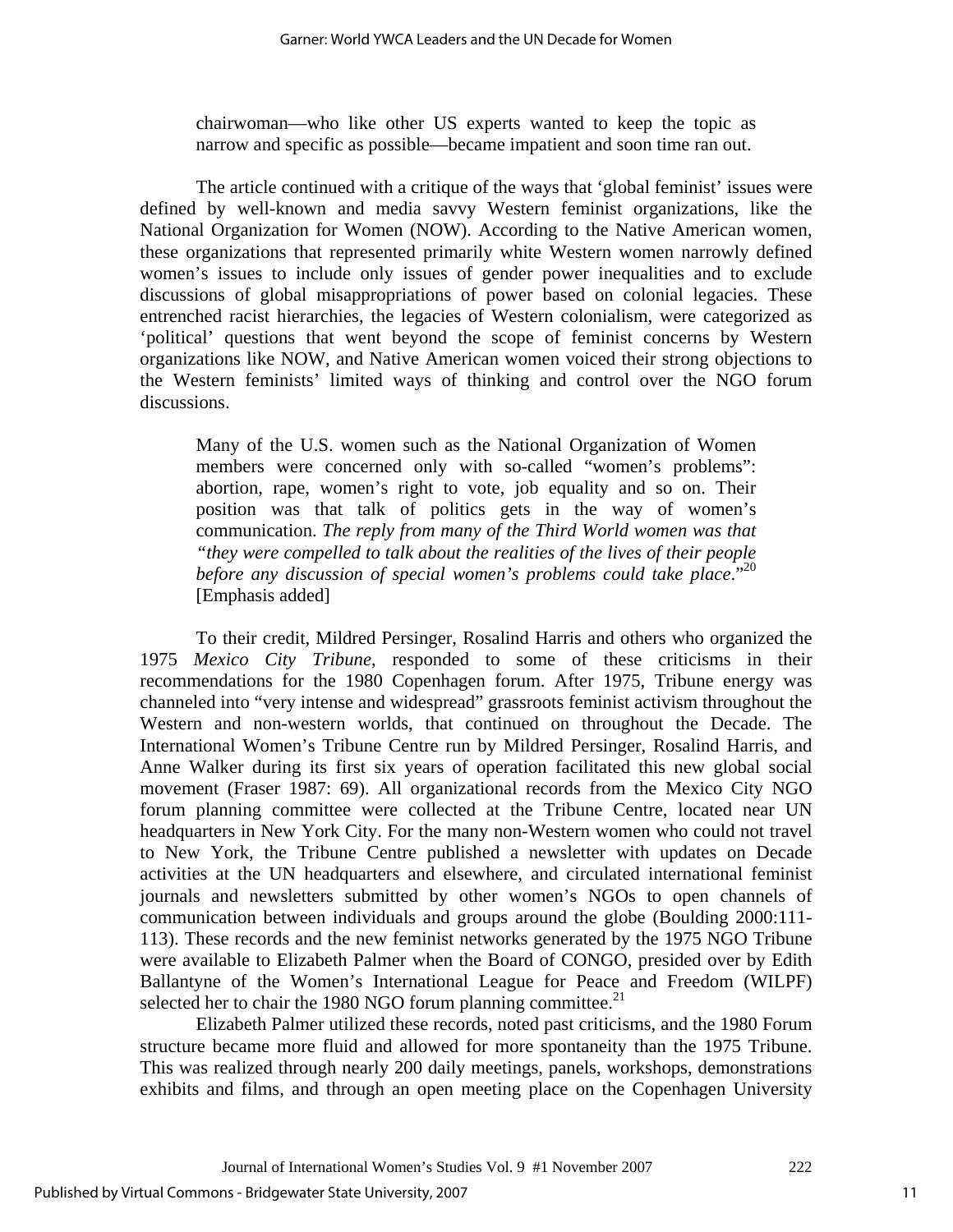Amager Campus, the site of Forum 80, for informal activities and discussions, workshops, with an open mike for performers, and display space for visual artists. The organizers named this open space "Vivencia!" to express its experiential nature.<sup>22</sup> Arvonne Fraser reported "Palmer and the planning committee could see the handwriting on the wall. They had the experience of Mexico City behind them and they understood the dialogue and the activities going on among women's groups around the globe. On the basis of this, Palmer had simply decided to take care of the logistics and the funding, put together a minimal program, and "let it all happen," according to one of her cocoordinators. The Tribune Center and others facilitated the happening." (1987: 145-  $146^{23}$ 

# **Criticisms of the Coercive Use of Power within the NGO Forum Planning Committee at the 1980 Mid-Decade Forum**

 Nonetheless, questions about the coercive use of decision-making power were raised over and over again, even among the small, tight-knit cohort of leaders of women's international NGOs represented on the forum planning committees. CONGO Chair and WILPF President Edith Ballantyne who had been instrumental in selecting Elizabeth Palmer to head the 1980 NGO forum planning committee worked closely with Palmer throughout the forum planning process that began in 1979. Many of the women's international NGOs represented on the 1980 planning committee were headquartered in Geneva, including the WILPF and the YWCA, yet the NGO forum planning committee was based in New York City near to UN headquarters. Ballantyne spent most of her time in Geneva, while Palmer coordinated the forum organization from New York. From Ballantyne's perspective as revealed during the following dispute, Palmer and New York forum planning committee often acted too independently or unilaterally, and made decisions that Ballantyne thought should be made in joint consultation with the NGOs in Geneva. $^{24}$ 

 Ballantyne wrote a long letter of complaint to Palmer, after Palmer hired an associate director, Marcia Ximena Bravo, to assist her in New York. Ballantyne's missive reveals the difficulties in reconciling organizational efficiency with truly democratic and feminist participatory decision-making that takes time and focuses on process rather than on result. It demonstrates that the leaders of these NGO forums were continually learning and adjusting to new circumstances and were developing leadership styles that were less autocratic and more collaborative throughout the Decade for Women. Ballantyne wrote to Palmer in November 1979:

I assumed the post [of associate director] would be advertised, with a job description, at least among the member organizations of the two most concerned NGO committees in New York and Geneva. . . . I am aware of the problems of time and the other difficulties of 'communication,' but it is for these reasons that I feel every effort needs to be made to avoid having decisions of such import made by a small group of individuals. The Planning Committee was set up early this time to avoid the problems of (and accusations against) the Mexico planning group and more recently that of the Vienna Forum. I gather nothing can be done concerning the post of director. But there are other problems.  $\ldots$ <sup>25</sup>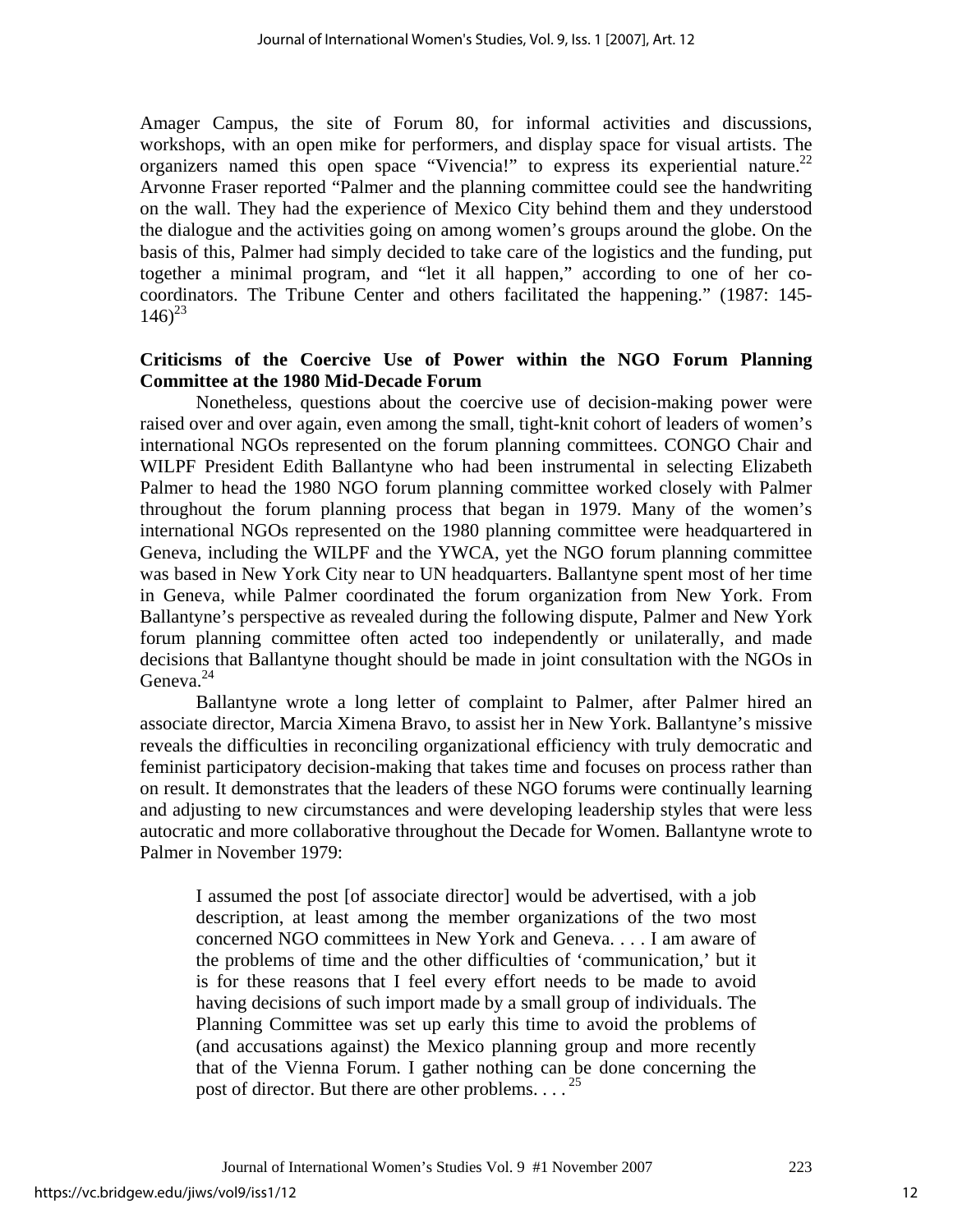Ballantyne then went on to record a list of instances when she believed that the New York Committee acted unilaterally. Ballantyne, a white Western women herself, was particularly concerned that a large contingent of women from the Two Thirds World would be represented in Copenhagen. This was a major concern of Palmer's as well. Throughout the forum 1980 planning process, Palmer and others on the forum planning committee worked hard to ensure representation of the "world's women," and reserved travel subsidies and other funding to bring women from Asia, African and Latin America to Copenhagen. However, these non-western women were nominated by the international women's NGOs associated with the UN and CONGO, and 'inside' connections played an important role in bringing specific non-western women who needed financial assistance to the attention of the planning committee.  $26$  The planning committee's resources were finite, and inside connections were important in determining the distribution of those resources. Palmer wrote to CONGO members to explain the procedures:

At the Planning Committee meeting held in Geneva on January 31, 1980, it was decided that all member organizations of CONGO should be asked if they have any recommendations to make of people who might be potential resource persons for the Forum program. The people to be considered should be able to make a contribution in one of the major areas which the Forum will be considering. . . . [Palmer noted that she was sending a form, asking for suggestions]. The suggestion of names by your organization does not obligate the Planning Committee in any way. If, however, some you suggest is chosen as one of the resource people for the Forum, we would need to know whether your organization can pay for that person  $[$ to attend $]$ ...

I know you will understand that we are consulting with over 150 organizations; we will not be able to invite all the people recommended.<sup>27</sup>

Ballantyne was also concerned with the substance of the forum program. She wanted to ensure that the New York-based forum planners played a coordinating role, incorporating the substantive ideas of the forum participants, rather than determining the contents of forum sessions themselves.

I wonder if the individuals on the Planning Committee need to be reminded that they are not serving in an individual capacity but as representatives of their organizations named to the committee. They should therefore keep in close touch with their headquarters. I know I am doing my best to keep the women's committee in Geneva informed and I know that New York is being kept informed. However, as you know, we meet less frequently in Europe, so our dissemination of information to member organizations takes longer. . . .

I am anxious to have your thoughts on these suggestions and what practical steps can be taken to avoid the feeling by organizations of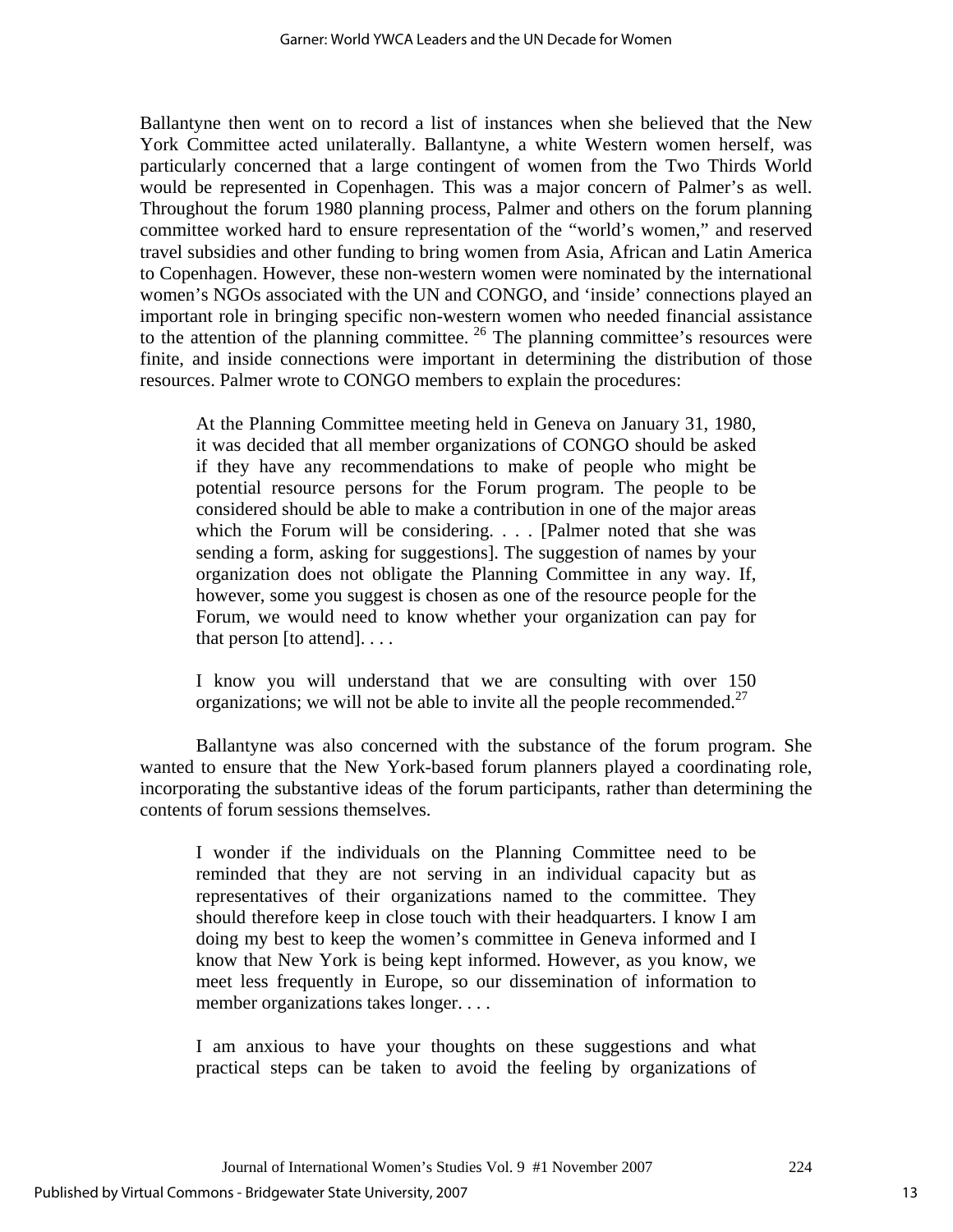isolation leading to suspicions. I am sure you understand my concern and the spirit in which I am expressing to you.<sup>28</sup>

Palmer took these concerns seriously, and consultations among women's international NGOs in New York and Geneva, the UN Conference Planning Committee, and the UN Commission on the Status of Women took place on a regular basis. The UN broadly defined the subject areas for forum plenary sessions, workshops, and special events to focus on the Decade themes of Equality, Development, and Peace, and on the sub-themes of Health, Education, Employment, Racism and Sexism, and Migrants and Refugees.<sup>29</sup> Palmer turned over the responsibility for organizing workshops or plenaries surrounding the themes or sub-themes to specific NGOs, so, for example, WILPF selected and coordinated sessions related to the theme of Peace. And, Palmer made it clear that the forum purpose was "to enable women and men from all geographic areas and diverse backgrounds to exchange information and perspectives on the situation of women at the Mid-Decade and devise strategies for change. . . . The Forum will take no position on issues discussed and will not adopt formal resolutions in its own name."<sup>30</sup> Yet this decision, that the forum would not formulate political positions in the name of the collective group, was also controversial. There were forum participants who believed that a de-politicized forum stripped women's NGOs of their legitimate role in world political conflicts and debates among women's NGOs regarding the coercive use of power by the forum planning committee and other forum participants continued to be waged in Nairobi.

## **Continuing Criticisms of the Coercive Use of Power and a Proposed Strategy to Use Power Positively at the End of Decade Forum**

At the End-of-Decade Conference, Dame Nita Barrow, an Afro-Caribbean woman from Barbados and former President of the World YWCA, was asked to chair the NGO Forum 85 planning committee by CONGO, presided over by Dr. Alba Zizzamia of the World Union of Catholic Women's Organizations.<sup>31</sup> Barrow, a woman of color from a developing nation, was perhaps more representative of the non-western Two Thirds World women than Persinger or Palmer, yet she was also a woman of power and privilege within her own country and she had established high status within the global governance system.32 In fact, the formal positions of power Barrow held within the international diplomatic corps reached far beyond those attained by Persinger or Palmer.

 As convenor of NGO Forum 85, Barrow worked closely with Dr. Eddah Gachukia, $33$  another non-western woman who was an academic and politician and who chaired the Kenya NGO Committee in charge of local arrangements. Gachukia clearly believed that Nita Barrow's "international" NGO forum planning committee based in New York held a privileged and powerful position in determining the 1985 forum program and she was concerned that less-privileged African women's voices, and their alternate definitions of women's interests and needs, would be heard by the forum planners. In her many communications with Nita Barrow, Eddah Gachukia stressed repeatedly that according to the "Kenyan women's perspective" and the "African women's perspective" economic development was the key to women's liberation. For example, in her report at the "Pre-Conference Consultation" held in Vienna in October 1984, Gachukia asserted: "Given [the] urgent situation, Kenya hoped that famine and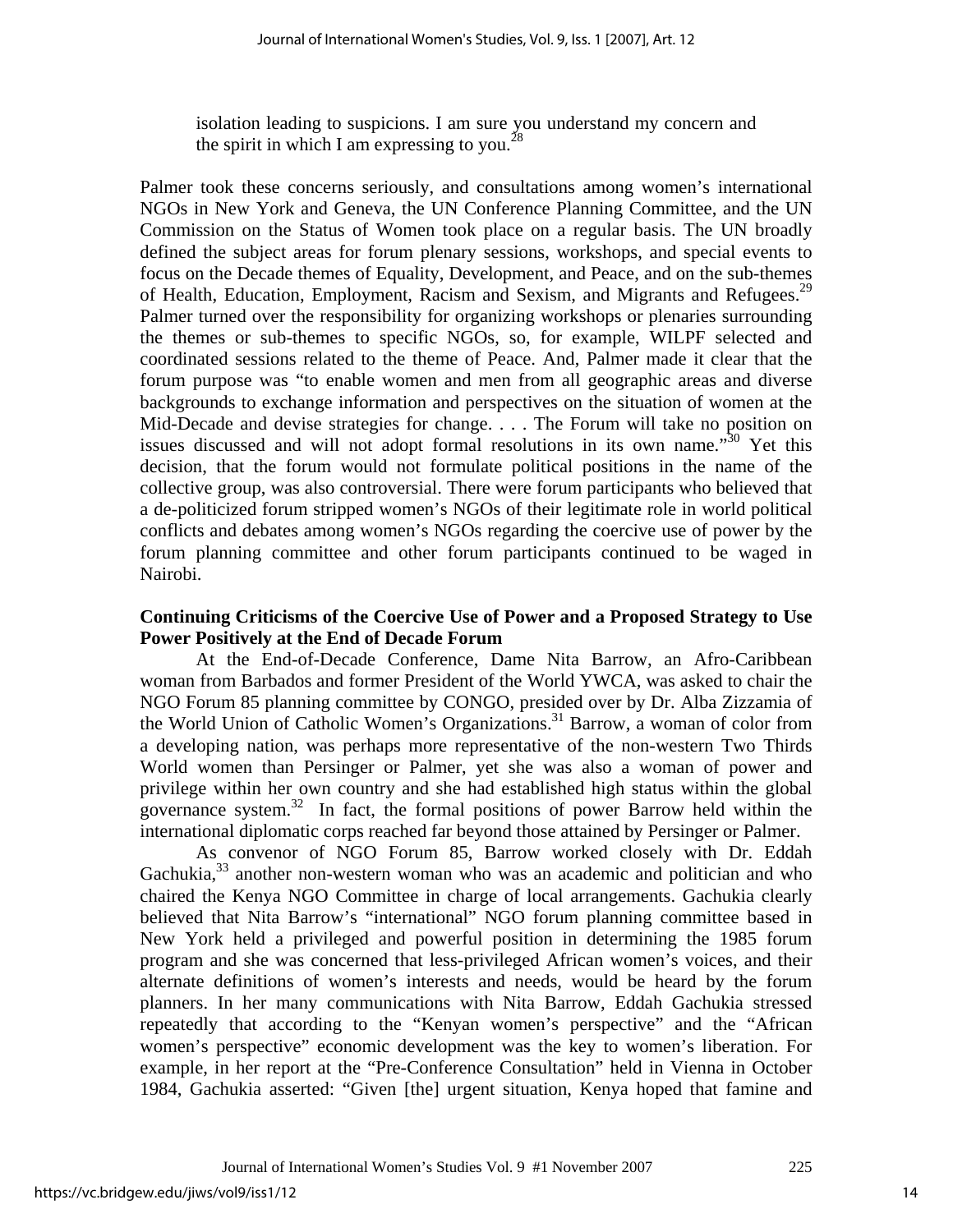drought in Africa would take precedence over controversy, that there would be much constructive dialogue, and that Nairobi would be the venue where Third World Women would be taken seriously."<sup>34</sup>

 The "controversy" Gachukia referred to were global political conflicts that had raged throughout the Decade for Women and impacted Conference and Forum proceedings. The most contentious political issues included the Israeli-Palestinian conflict, apartheid in South Africa, and the adoption of the New International Economic Order promoted by the Group of 77 Third World Nations who challenged the monopoly of power that First World Western nations wielded in the UN system. These were the political issues that the forum planning committees in 1975, 1980 and 1985 were worried would take over the UN Conference and NGO forum proceedings to the exclusion of every other issue.

 Nita Barrow's goal at the 1985 forum was to provide space for political controversy, to allow those with opposing viewpoints their opportunity to speak, but not to allow the "loudest", most media-savvy groups to dominate the forum proceedings. An article written by Tshehai Berhane-Selassie**,** (who was Haile Selassie's granddaughter) in the British feminist publication *Spare Rib* outlined the controversy over political controversies at the End-of-Decade Conference:

Divisions were evident between those delegates who believed in the importance of 'women's issues' defined in the narrowest sense, and those who accepted the ever-expanding items that women were taking on board. At press conferences, some delegates left us in no doubt of the importance they attached to these broader issues. Sally Mugabe, leader of the Zimbabwean delegation, and Margherita Papandreou of Greece made strong statements against the attempts to de-politicize the conference. Mugabe said that [U.S. President Ronald] Reagan (who had been known to put pressure on the Kenyan government and the conference organizers to "keep politics out") was entitled to his own opinion as leader of a sovereign state, but others had no obligation, nor the need, to follow him. Margherita Papandreou condemned western delegates who were trying to follow him, and said that the women's movement was political anyway.<sup>35</sup>

Nita Barrow weighed in to the debate to define legitimate topics of concern at the end of decade Government Conference and NGO forum in the second issue of *Forum 85* newspaper. Barrow asserted "Woman-Time" is here. . . . There can be no one [feminist] strategy because although we have common roots of women's oppression and inequality, one woman's liberation is another's destruction. That is why consensus is not possible, but understanding can be."<sup>36</sup> According to Fraser, "As usual at these forums, some participants lobbied hard to allow statements to be made in the name of the Forum. Barrow was not to be pressured, . . . firmly declaring that anyone could say anything at the workshops but nobody spoke in the name of the Forum." And ultimately, "What happened at Nairobi was that a critical mass of women had decided that they could be feminists and still disagree on certain issues"(1987: 206 and 210).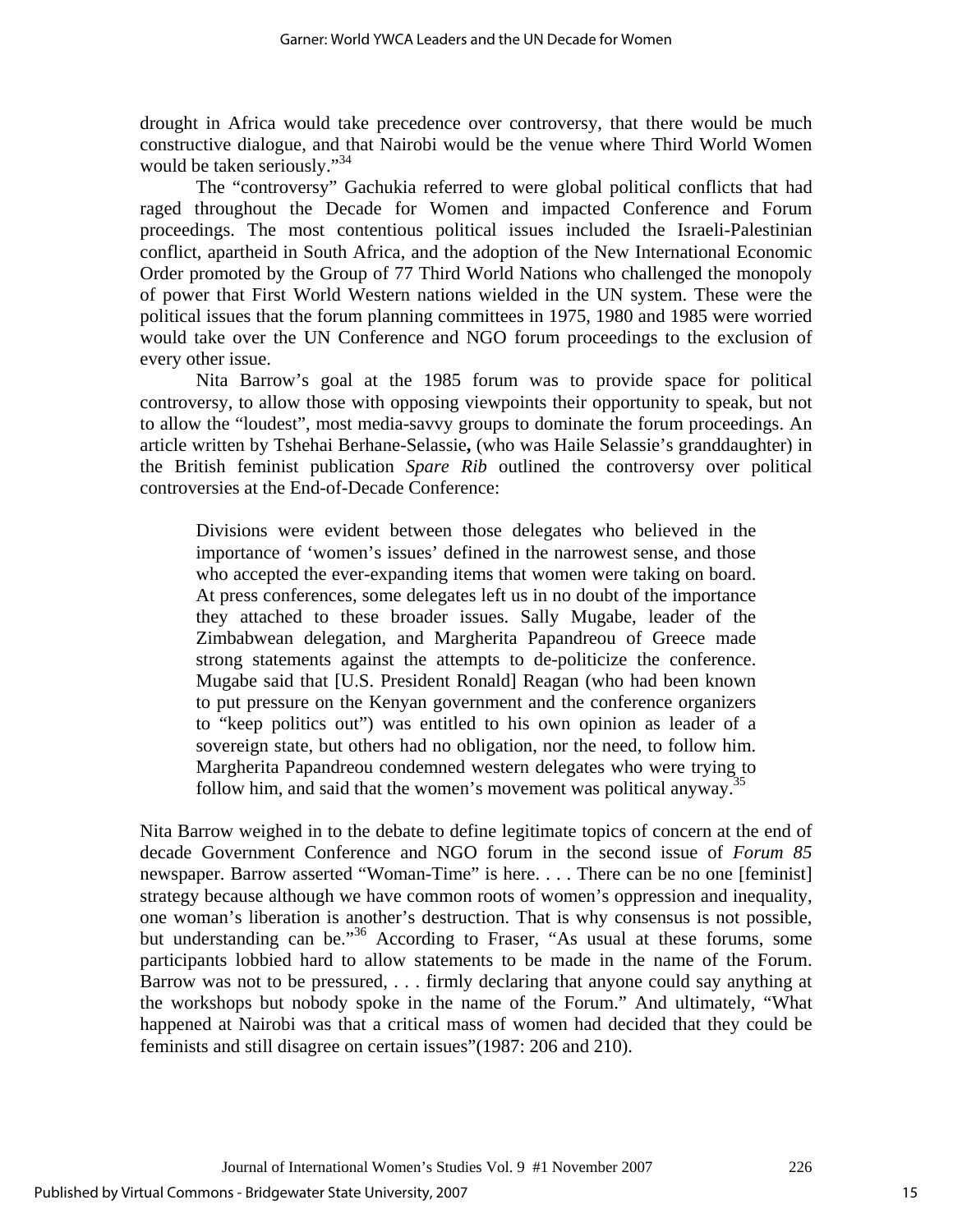Barrow's position points the way forward to a positive and global feminist definition of "women's empowerment" to challenge unequal distributions of power and coercive uses power by a stronger group over a weaker group. As she later reflected back on the End of Decade Women's Conference and NGO forum and on her lifelong work promoting women's empowerment, Barrow said: "I will never define for other women their needs. I can suggest some principles; [but] one person should not choose priorities for others. We can find groups of women with common priorities. Others may go along with them. But other people have to know where their objectives lie. Every woman has to know her own priorities. The mistake is to place the responsibility on other people" (1996).

 Barrow's words reveal the significance of the UN Decade for Women in terms of its message of women's empowerment. While they sometimes fell short of the global feminist ideal and used their insider positions of power as forum planning committee chairs coercively, NGO activists like Mildred Persinger, Elizabeth Palmer, and Nita Barrow collectively raised awareness of women's global status and made addressing women's needs a new priority within the UN system.<sup>37</sup> The Decade's Conferences and, more importantly, the corresponding NGO forums exposed the kaleidoscopic nature of "global women's issues" and set the stage for defining women's issues in the broadest human terms of the 1990s. It is no coincidence that the boldly inclusive watchwords of 1990s global feminist activism, that "women's rights are human rights," emerged following the UN Decade for Women, a decade of energized NGO activism mobilized at the forums in Mexico City, Copenhagen, and Nairobi.

#### **Notes**

 $\overline{a}$ 

<sup>2</sup>International Women's Tribune Centre Papers. (1970-1998). Sophia Smith Collection, Smith College, Northampton, Massachusetts, U.S.A.

<sup>1</sup> Twelve women's international organizations together founded the Joint Standing Committee of Women's International Organizations in 1925 for the general purpose of increasing the number of women appointed to government delegations and to governing and advisory committees at the League of Nations. The Joint Standing Committee included the International Council of Women, the International Women's Suffrage Alliance, the World Young Women's Christian Association, the Women's International League for Peace and Freedom, the International Federation of University Women, the World Union of Women for International Concord, the World's Young Women's Christian Temperance Union, St. Joan's Social and Political Alliance, the International Federation of Women Magistrates and Members of the Legal Profession, the International Federation of Business and Professional Women, and the International Cooperative Women's Guild. From 1925 onward, this coalition of women's organizations, meeting in London and later Geneva, became "the voice" of the world's women, acknowledged by male diplomats and by League and ILO Secretariats within the international governance arena. An Experiment in Cooperation, 1925-1945: The History of the Liaison Committee of Women's International Organizations (1945).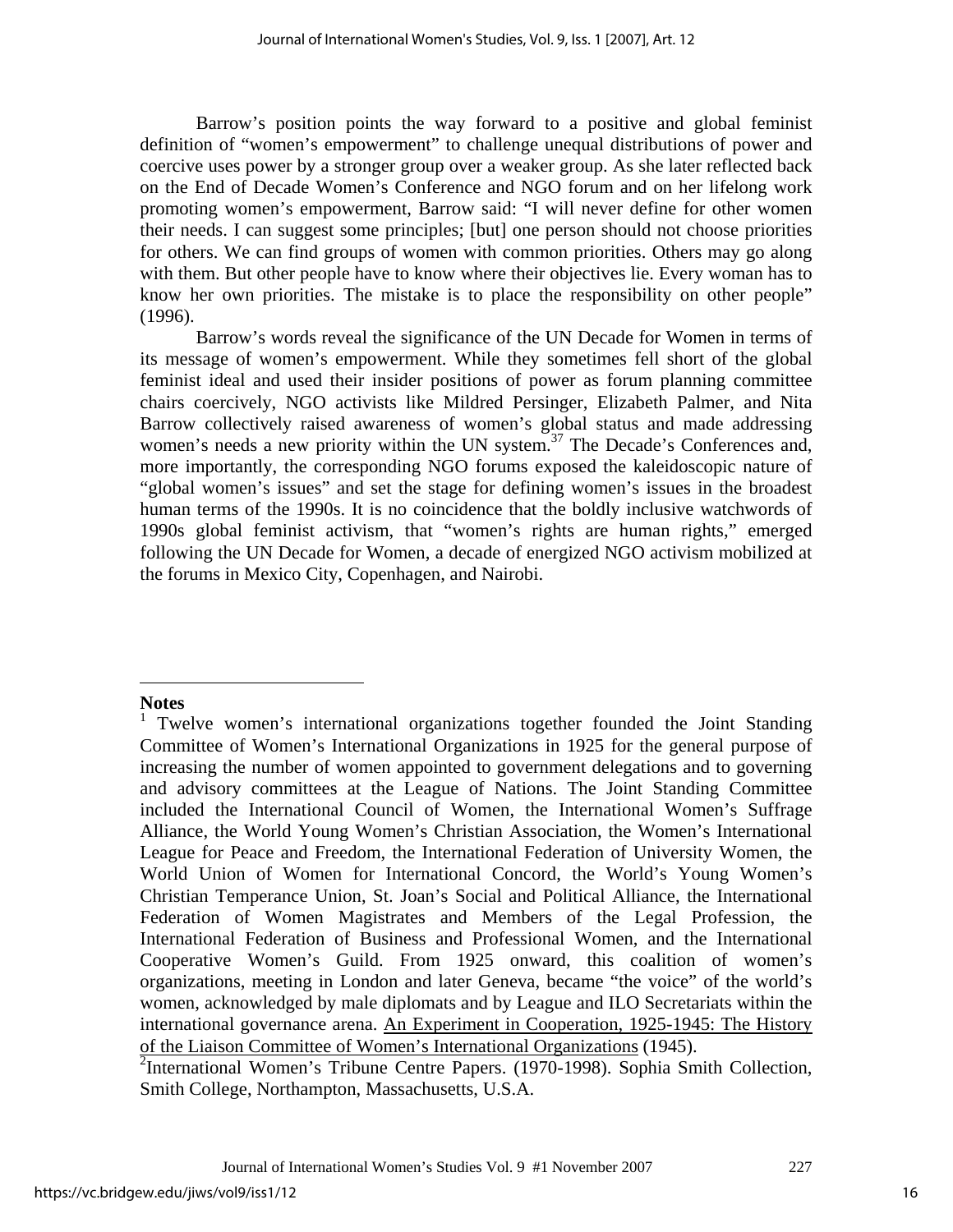<sup>3</sup> Mildred Persinger. Some Comments on Draft Plan of Action for World Population Conference. (January 31, 1974). [Copy of this document on National Board of the YWCA of the USA letterhead sent to Karen Garner by Mildred Persinger April 2002].

<sup>4</sup> Mildred Persinger in e-mail to Karen Garner. (April 7, 2002).

<sup>5</sup> Esther Hymer, Chairman Protem to Members of the NGO Committee on International Women's Year. (December 14, 1973). International Women's Tribune Centre Papers. (1970-1998). Box 1; Mildred Persinger to Alice Paquier. (January 11, 1974). World Consultants at UN and Specialized Agencies, 1973-1976. World Young Women's Christian Association Papers.

<sup>6</sup> Historian Arnold Whittick (1979: 267) also confirms this: "A group of women's nongovernmental organizations having consultative status with the United Nations Economic and Social Council conceived the idea of an International Women's Year. As nongovernmental organizations cannot introduce resolutions to a UN Commission, Florica Andrei, a government delegate of Romania, did so on the group's behalf at the  $24<sup>th</sup>$ session of the Status of Women Commission early in 1972." See also Martha Alter Chen (1996: 140).

7 United Nations. "What is International Women's Year?" (c. January 1974). International Women's Tribune Centre Papers. (1970-1998). Box 1.

8 NGO Committee on International Women's Year, Meeting Minutes. (May 15, 1974). International Women's Tribune Centre Papers. (1970-1998). Box 1. This Conference was to be held in Bogotá, Columbia, but the venue was changed to Mexico City in October 1974. NGO Committee on International Women's Year, Minutes of Meeting. (October 30, 1974). International Women's Tribune Centre Papers. (1970-1998). Box 1.

<sup>9</sup> Helvi Sipilä, too, played an influential role in drafting the International Women's Year Conference Plan of Action. According to Fraser, "[The draft World Plan of Action submitted to the IWY conference] also reflects Sipilä's views that having equal legal capacity, education, economic means, access to family planning, and having women in decision making positions were all necessary to improve the status of women. These views were reflected in her own experience as a lawyer, her experience on the [Commission on the Status of Women] and those of the women's organizations she headed. As secretary general for the conference, she had a strong hand in the draft plan. Sipilä traveled widely to obtain both financial support and publicity for the world conference. She worked closely with the NGOs in consultative status who publicized the conference with their large memberships and among the citizenry at large." (1987: 22).

 $10$ Beginning in 1973, records of CONGO Committee Meetings held in Geneva and New York in preparation for the UN Decade for Women Conferences document concurrent attendance of YWCA representatives including Mildred Persinger, Elizabeth Palmer and Nita Barrow, and UN secretariat leaders Margaret Bruce and Helvi Sipilä. See International Women's Tribune Centre Papers. (1970-1998) and World Young Women's Christian Association Papers.

<sup>11</sup> Forum '85 NGO Planning Committee Final Report: Nairobi, Kenya. (c. November 1985). International Women's Tribune Centre Papers. (1970-1998). Box 15.

<sup>12</sup> The World YWCA Consultative Relationship with the United Nations System. (February 1972). United Nations Consultative Status, 1979-85. World Young Women's Christian Association Papers. Geneva, Switzerland.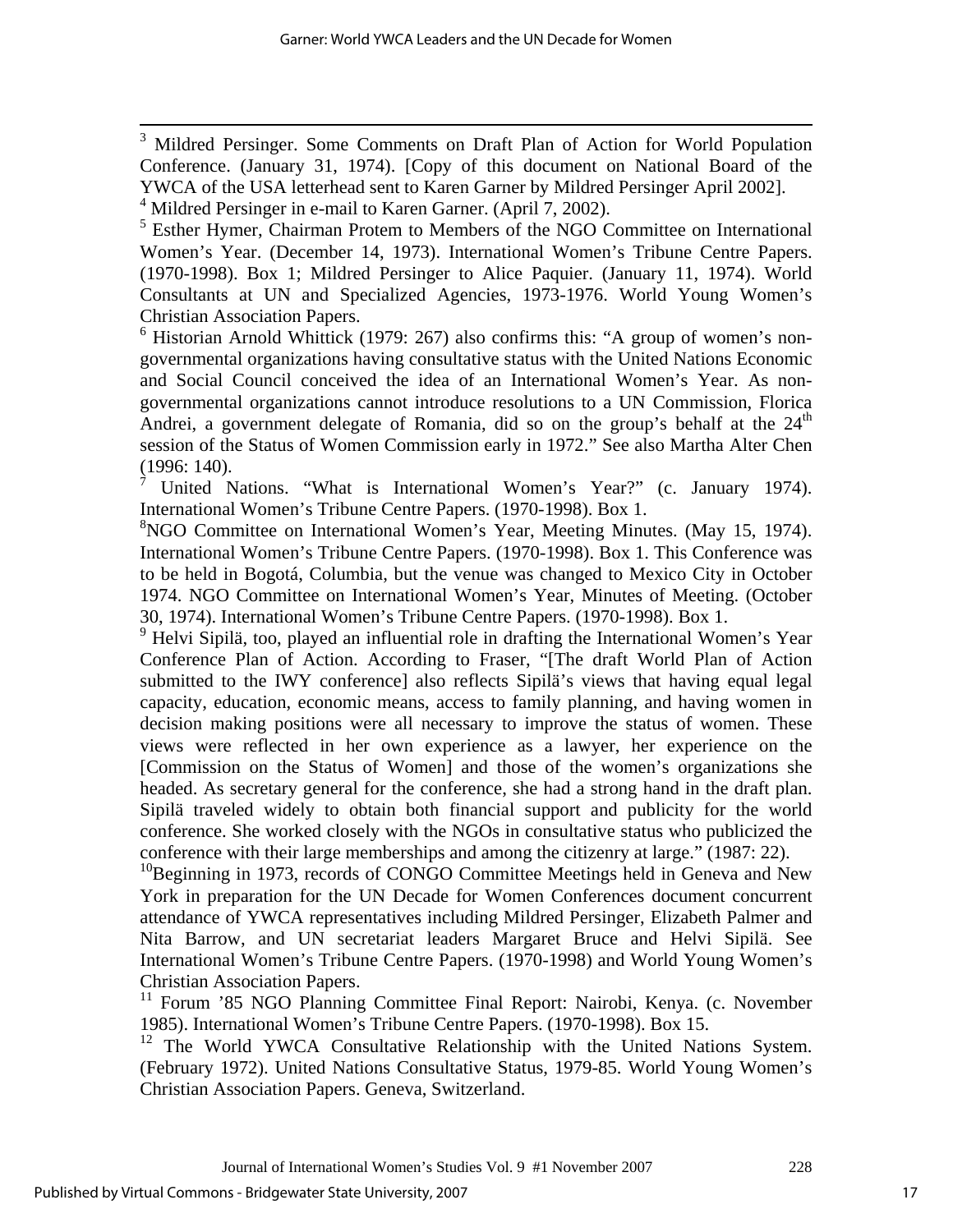<sup>13</sup> Article 71 of the UN Charter granted the Economic and Social Council (ECOSOC) the right to "make suitable arrangements for consultation with nongovernmental organizations which are concerned with matters within its competence." NGOs meeting various criteria can be awarded various categories of consultative status which allow them, at their most privileged status, to send observers to ECOSOC and ECOSOC Commission and Agency meetings, propose agenda items at these meetings, and to submit written statements for consideration by policymakers, according to their areas of recognized expertise. (Weiss & Gordenker 1996: 21-22).

<sup>14</sup> Mildred Jones to Elizabeth Palmer. (December 19, 1974). World Consultants at UN and Specialized Agencies, 1973-1976. World Young Women's Christian Association Papers.

<sup>15</sup>Mildred Persinger to Alice Paquier, Re: Preparations for the World Population Conference August 19-30, 1974, Bucharest Romania. (July 31, 1973). World Consultants at UN and Specialized Agencies, 1973-1976. World Young Women's Christian Association Papers.

<sup>16</sup>See International Women's Tribune Centre Papers. Forum Newspapers on microfilm.

<sup>17</sup> The UN Conference was held at Tlateloco, site of the Mexican Foreign Ministry and five miles away from the Mexico City Centro Medico Conference Center where the Tribune was held. NGOs with consultative status to ECOSOC and official "observer status" could attend Conference meetings. Nothing prevented government delegates from visiting the Tribune site, except lack of interest.

<sup>18</sup>The US Delegation to the IWY Conference included: Patricia Hutar, U.S. Rep on the Commission on Status of Women; Jewel LaFontant, Deputy Solicitor General, Department of Justice; Daniel Parker, Administrator, Agency for International Development; and Jill E. Ruckelhaus, Presiding Officer, National Commission on Observance of IWY. Alternate Representatives who accompanied the Delegation included: Virginia Allan, Deputy Assistant Secretary for Public Affairs, State Department; Anne Armstrong, Member National Commission for Observance of IWY; Ruth Clusen, President, League of Women Voters; Arvonne S. Fraser, Former President, Women's Equity Action League; Joan Goodin. Assistant Director, Brotherhood of Railway, Airline and Steamship Clerks; Rita Hauser, Member US Advisory Commission on International Educational and Cultural Affairs; Rita Johnston, US Delegate Inter-American Commission of Women; Joseph Jova, US Ambassador to Mexico; Patricia Lind, Special Assistant to the President for Women, White House; Carmen Maymi, Director, Women's Bureau, Department of Labor; Virginia Trotter, Assistant Secretary for Education, Department of Health, Education and Welfare; and Barbara M. White, Ambassador, Alternate Assistant for Special Political Affairs, US Mission to the UN. See: US Delegation to IWY Conference in Mexico City, 1975. Barbara M. White Papers, Schlesinger Library. Radcliffe Institute. Harvard University. Box 1.

<sup>19</sup> IWY Tribune Schedule, June 19-July 2. International Women's Tribune Centre Papers. (1970-1998). Box 2; Mildred Persinger. Summary Report [to the funders] on the IWY Tribune. (November 1975). World Consultants at UN and Specialized Agencies, 1973- 1976. World Young Women's Christian Association Papers.

<sup>20</sup> Native American Women Denied a Voice at International Women's Year Conference. AKWESASNE Notes (Early Autumn, 1975). 33. International Women's Tribune Centre Papers. (1970-1998). Box 3.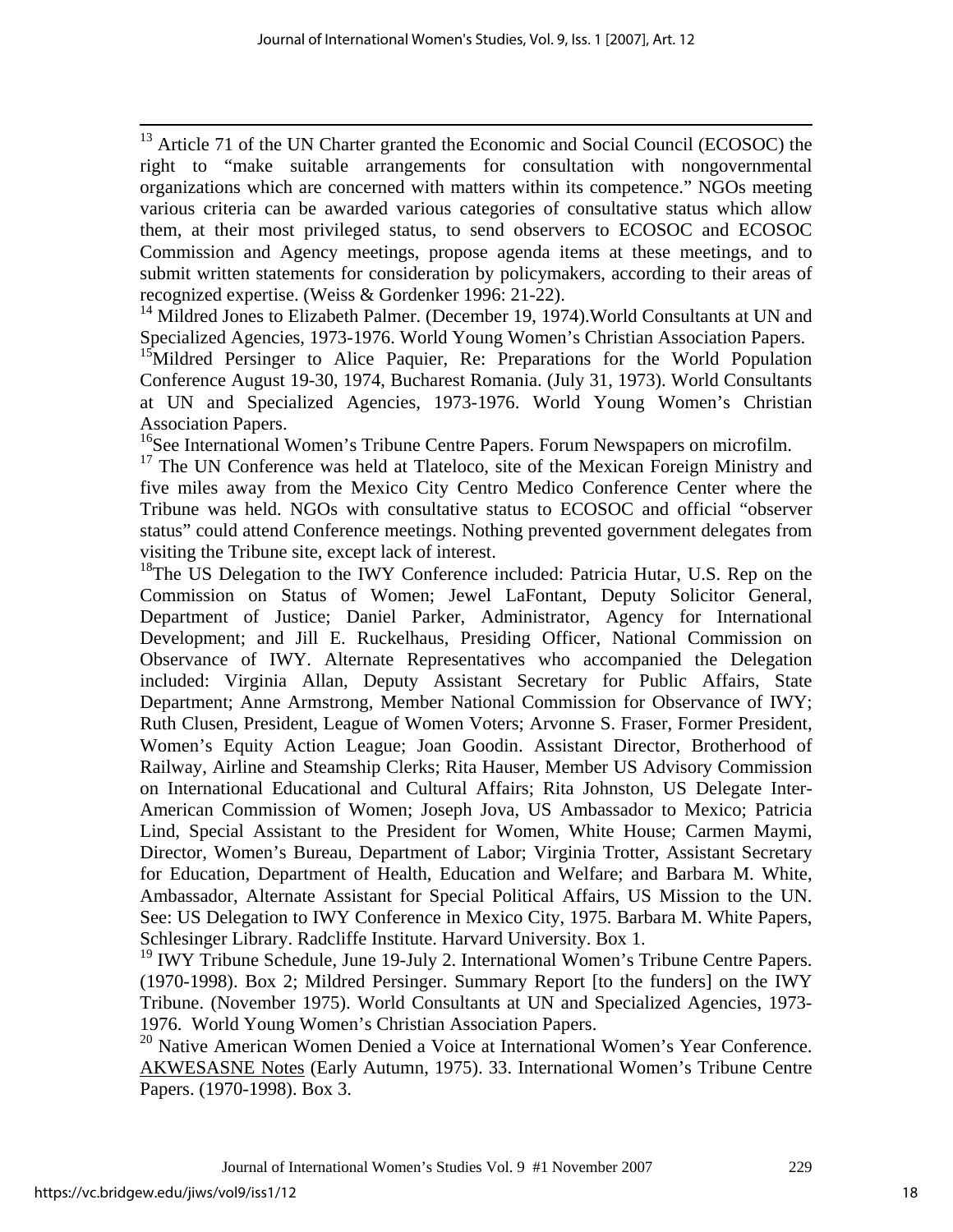<sup>21</sup> Planning Committee for NGO Activities at the 1980 World Conference of the UN Decade for Women, Board of the CONGO, Minutes of Meeting (March 12-13, 1979). International Women's Tribune Centre Papers. (1970-1998). Box 4.

<sup>23</sup>Elizabeth Palmer also self-reported that she had learned lessons from Mexico City, and "Copenhagen was a place where non-Western countries expressed their concerns about women in ways which were not always the same as Western women's." (Seymour-Jones 1994: 340).

<sup>24</sup> This same conflict between NGOs based in Geneva and those based in New York rose in 1974-75, as plans for the first International Women's Year NGO Tribune were formulated. See Alice Paquier to Mildred Jones. (October 14, 1974). World Consultants at UN and Specialized Agencies, 1973-1976, World Young Women's Christian Association Papers. Paquier wrote: "The other week I attended several NGO meetings, including the NGO Bureau. One of the questions which has been discussed several times is the NGO meeting to be held in connection with the UN Bogotá Conference on Women. There were some reactions, mostly of disappointment and regrets that the New York small committee on International Women's Year has gone rather far in their organization of the NGO Bogotá meeting without more cooperation with the Geneva Sub-Committee on Women, and especially with the NGO Bureau." See also: Notes by Mrs. L.R. Sieve, Sub-Committee on the Status of Women Geneva. (September 30, 1974) International Women's Tribune Centre Papers. (1970-1998). Box 1.

<sup>25</sup> Edith Ballantyne to Elizabeth Palmer. (November 3, 1979). International Women's Tribune Centre Papers. (1970-1998). Box 4.

<sup>26</sup>"Criteria for Granting Financial Aid" Planning Committee: NGO Activities at the World Conference of the UN Decade for Women, Minutes of the Meeting. (January 31, 1980). NGO Forum, Copenhagen, July 1980. World Young Women's Christian Association Papers.

 $27$  Elizabeth Palmer to Executive Officers of CONGO organizations. (February 1980). International Women's Tribune Centre Papers. (1970-1988). Box 4.

<sup>28</sup> Edith Ballantyne to Elizabeth Palmer. (November 3, 1979). International Women's Tribune Centre Papers. (1970-1998). Box 4.

<sup>29</sup> "Planning Committee: NGO Activities at the World Conference of the UN Decade for Women, Memorandum." (April 7, 1980). NGO Forum, Copenhagen, July 1980. World Young Women's Christian Association Papers.

30 Pre Registration Brochure. (c. 1980). NGO Forum, Copenhagen, July 1980. World Young Women's Christian Association Papers.

<sup>31</sup>Summary of the Meeting of the Planning Committee for NGO Activities in Relation to the 1985 Conference on the Decade for Women. (September 19, 1983). International Women's Tribune Centre Papers. (1970-1998). Box 11.

<sup>32</sup> Arvonne Fraser profiles Dame Nita Barrow: "A nurse by profession, Barrow said she came from a family who believed in education. The title, Dame, was bestowed on her by the British government for her international work, even though as a student she had been active in liberating her country from British control. One time president of the World

<sup>&</sup>lt;sup>22</sup> Vivencia! At the NGO Forum, Proposal prepared by [Anne Walker] the International Women's Tribune Center Inc. (April 9, 1980). International Women's Tribune Centre Papers (1970-1998). Box 5.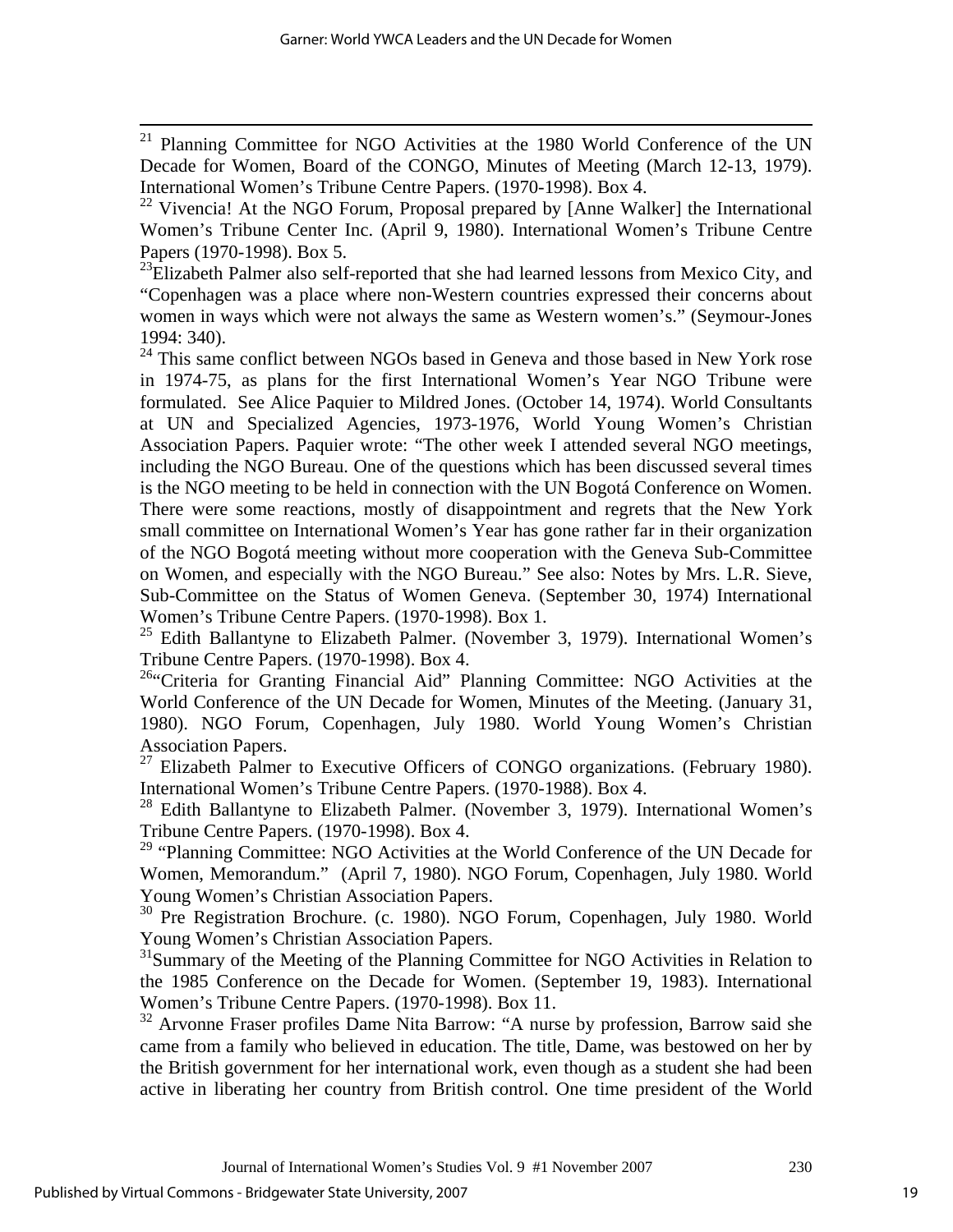Council of Churches, the World YWCA, and the International Council for Adult Education, Barrow was no neophyte to international women when she took the convener's job. Her leadership qualities were evident to all who encountered her. She was a good listener and observer but she could give both advice and orders and she was at home in almost any setting. For women from both the developing and industrialized world, she was—and is—a strong role model. Shortly after the Nairobi Conference she was appointed Ambassador to the UN by her country." (1987: 206).

<sup>33</sup> "Eddah Gachukia, educated at Makerere University and Leeds University in Britain; taught Literature at the University of Nairobi until she was elected to Kenyan Parliament in 1974. In her academic and political careers, she focused on "women's affairs" and was chair of the National Council of Women of Kenya, chair of the Working Committee on Family, Youth and the Child, and worked as a consultant for the World Health Organization and UNICEF. She also led the Kenyan Women's delegations to the Associated Countrywomen of the World Conference in Dublin in 1974 and the International Women's Year Conference in Mexico City in 1975." Dr. Eddah Wacheke Gachukia. (c. April 1984). International Women's Tribune Centre Papers. (1970-1998). Box. 7.

34 NGO Forum, Nairobi, Pre-Conference Consultation, Vienna. (October 22-24, 1984). International Women's Tribune Centre Papers. (1970-1998).Box 8. See also Minutes of the Fourth Meeting of the NGO Planning Committee. (June 11, 1984). Box 11: Eddah Gachukia also spoke to Dame Nita Barrow and the NGO Forum Planning Committee in New York in June 1984, and voiced the "concerns of the women of Kenya: . . . That the Forum should reach out to the 'ordinary woman'; that the needs of rural women should be carefully considered; each country had its priorities, in Kenya it was water before education; that women can be the instruments of peace, carrying the message right into the rural areas. . . that women should prove to the world watching the Forum that women had come a long way since 1975."

<sup>35</sup> Berhane-Selassie, T. (c. August 1985). Decade Conference, A Soap Opera in the Sun? Spare Rib. International Women's Tribune Centre Papers. Acc. #97s-53. Box 2.

Barrow, N. (July 11, 1985). Woman-Time is Here. Forum 85 [newspaper], International Women's Tribune Centre Papers. On microfilm.

<sup>37</sup> See also how Virginia Allan, Margaret Galey and Mildred Persinger, all participants on at least one of the NGO forum planning committees held during the UN Decade for Women, defined the significance of first the International Women's Year (1995: 29): "The real significance of the Conference of International Women's Year (IWY) held in June 1975 in Mexico City, is not merely that it was the first historic world conference of governments on the subject of women, nor that it produced the first international public policy to improve women's status (the World Plan of Action), nor that it was the largest consciousness-raising event held on the subject and advanced women's claim to full citizenship, nor that it fixed the status of women's questions on the UN agenda forever. All of these were undoubtedly important. But the real significance of the Conference on IWY was that the occasion marked the beginning of the bringing together of two distinct agendas: the women's agenda, defined and developed by the Commission on the Status of Women (CSW) over thirty years, and the larger political agenda of the UN, articulated within its major political bodies."

Journal of International Women's Studies Vol. 9 #1 November 2007 231

1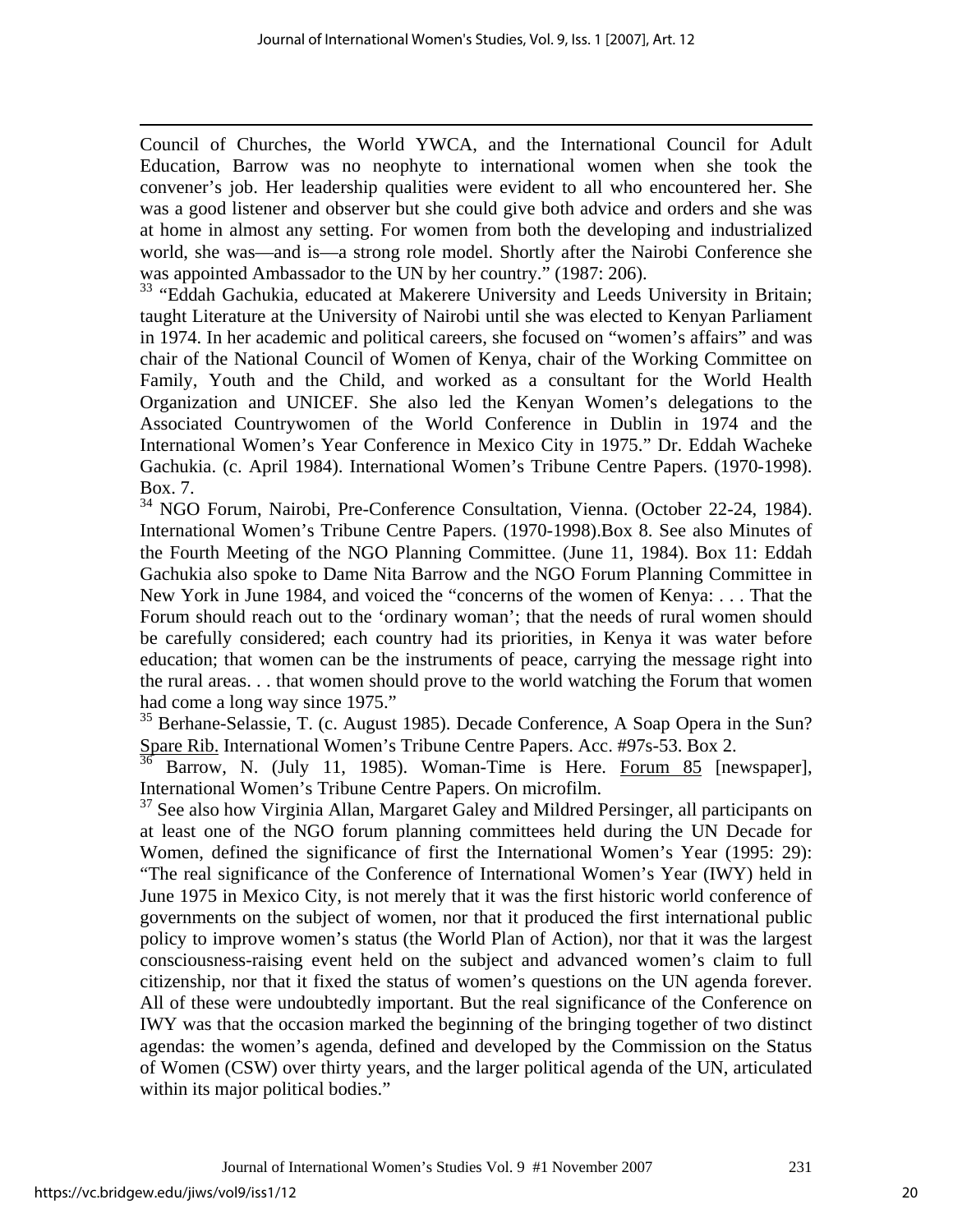## **References**

1

Allan, V. R., Galey, M. E. and Persinger, M. E. (1995). World Conference of International Women's Year. In Winslow, A. (Ed.). Women, Politics and the United Nations (pp. 29-44). Westport, CT: Greenwood Press.

Allen, A. ( 1999) The Power of Feminist Theory: Domination, Resistance, Solidarity. Boulder, CO: Westview Press.

An Experiment in Cooperation, 1925-1945: The History of the Liaison Committee of Women's International Organizations. (1945) Essex, England: W. Hart and Sons, Ltd.

Arts, B., Noortmann, M., & Reinalda, B., eds. (2001). Non-State Actors in International Relations. Aldershot, England: Ashgate Publishing Ltd.

Barrow, N. (1996). Convergence. XXIX Number 1.

Boulding, E. (2000). Cultures of Peace: The Hidden Side of History. Syracuse, NY: Syracuse University Press.

Chen, M. A. (1996). Engendering World Conferences: The International Women's Movement and the UN. In T.G. Weiss & L. Gordenker (Eds.) NGOs, the UN, and Global Governance (pp. 139-155). Boulder, CO: Lynne Rienner Publishers.

Connors, J. (1996). NGOs and the Human Rights of Women at the United Nations. In P. Willets (Ed.). 'The Conscience of the World': The Influence of Non-Governmental Organizations in the UN System. (pp.147-180). London: Hurst & Company.

Fraser, A. S. (1987) The UN Decade for Women: Documents and Dialogue. Boulder, CO: Westview Press.

Mathiason, J. R. (2006). The Long March to Beijing: The United Nations and the Women's Revolution. Vol. I. The Vienna Period. [Online]. Available: http://www.intlmgt.com/longmarch/Long%20March%202006.pdf [2007, June 5].

Persinger, M. (1971, October). Not all Wine and Roses. The YWCA [of the USA] Magazine.

Pietilä, H. & Vickers, J. (1996). Making Women Matter: The Role of the United Nations. London: Zed Books, Ltd.

Ritchie, C. (1996). NGO Policy and Operational Coalitions. In T. G. Weiss & L. Gordenker (Eds.). NGOs, the UN and Global Goverance. (pp. 177-188). Boulder, CO: Lynne Rienner Publishers.

Seymour-Jones, C. (1994). Journey of Faith: The History of the World YWCA, 1945- 1994. London, UK: Allison & Busby.

Stern, J. (September 29, 1995). Dobbs Resident is Longtime Advocate for Women. [Dobbs Ferry] Enterprise.

Weiss, T. G. & Gordenker, L. (1996). Pluralizing Global Governance: Analytical Approaches and Dimensions. In In T. G. Weiss & L. Gordenker (Eds.). NGOs, the UN and Global Goverance. (pp. 17-47). Boulder, CO: Lynne Rienner Publishers.

Willets, P. (Ed.) (1996). 'The Conscience of the World': The Influence of Non-Governmental Organizations in the UN System. London: Hurst & Company.

\_\_\_\_\_\_\_. Consultative Status for NGOs at the United Nations. (1996). In P. Willets (Ed.). 'The Conscience of the World': The Influence of Non-Governmental Organizations in the UN System. (pp. 31-62). London: Hurst & Company.